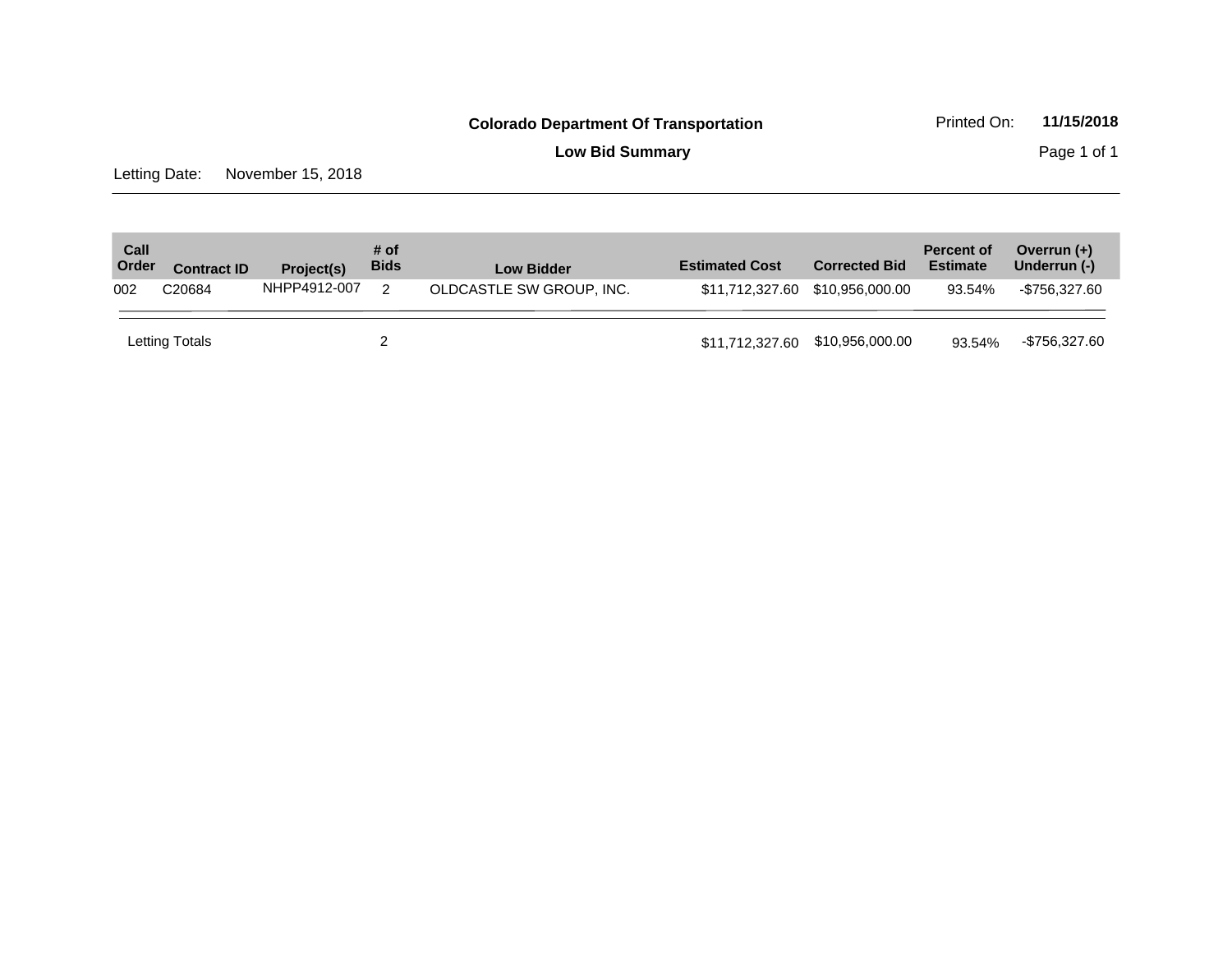**Vendor Ranking** Page 1 of 1

Contract ID: 20181115 C20684 10:00 AM Contract Time: 120 WORKING DAYS Counties: DOLORES, Letting Date: November 15, 2018 The Region: 5 Project(s): Letting No: NHPP4912-007 Letting Time:

Contract Description: PROJECT NHPP 4912-007

CONSISTS OF MINOR WIDENING AT JCT WITH MONTEZUMA COUNTY ROAD S LOCATED ON US 491 NORTH OF CORTEZ IN MONTEZUMA COUNTY FROM MP 33.48 TO MP 34.01.

CONSISTS OF HMA LEVELING COURSE AND SMA OVERLAY LOCATED ON US 491 FROM MP 36.15 TO MP 53.74.

CONSISTS OF SMA OVERLAY LOCATED ON SH 184 FROM MP 0.00 TO MP 3.78

CONSISTS OF INSTALLATION OF AN ADVANCE WARNING SIGN SYSTEM LOCATED ON AND AROUND JCT US 491 WITH MONTEZUMA COUNTY ROAD BB.

| Rank        | <b>Vendor ID</b> | <b>Vendor Name</b>         | <b>Total Bid</b> | <b>Percent Of</b><br><b>Low Bid</b> | <b>Percent Of</b><br><b>Estimate</b> |
|-------------|------------------|----------------------------|------------------|-------------------------------------|--------------------------------------|
|             | 672A             | OLDCASTLE SW GROUP, INC.   | \$10,956,000.00  | 100.00%                             | 93.54%                               |
| $\mathbf 0$ | -EST-            | <b>Engineer's Estimate</b> | \$11,712,327.60  | 106.90%                             | 100.00%                              |
|             | 005A             | A and S CONSTRUCTION CO.   | \$13,700,000.00  | 125.05%                             | 116.97%                              |

MONTEZUMA Counties: DOLORES,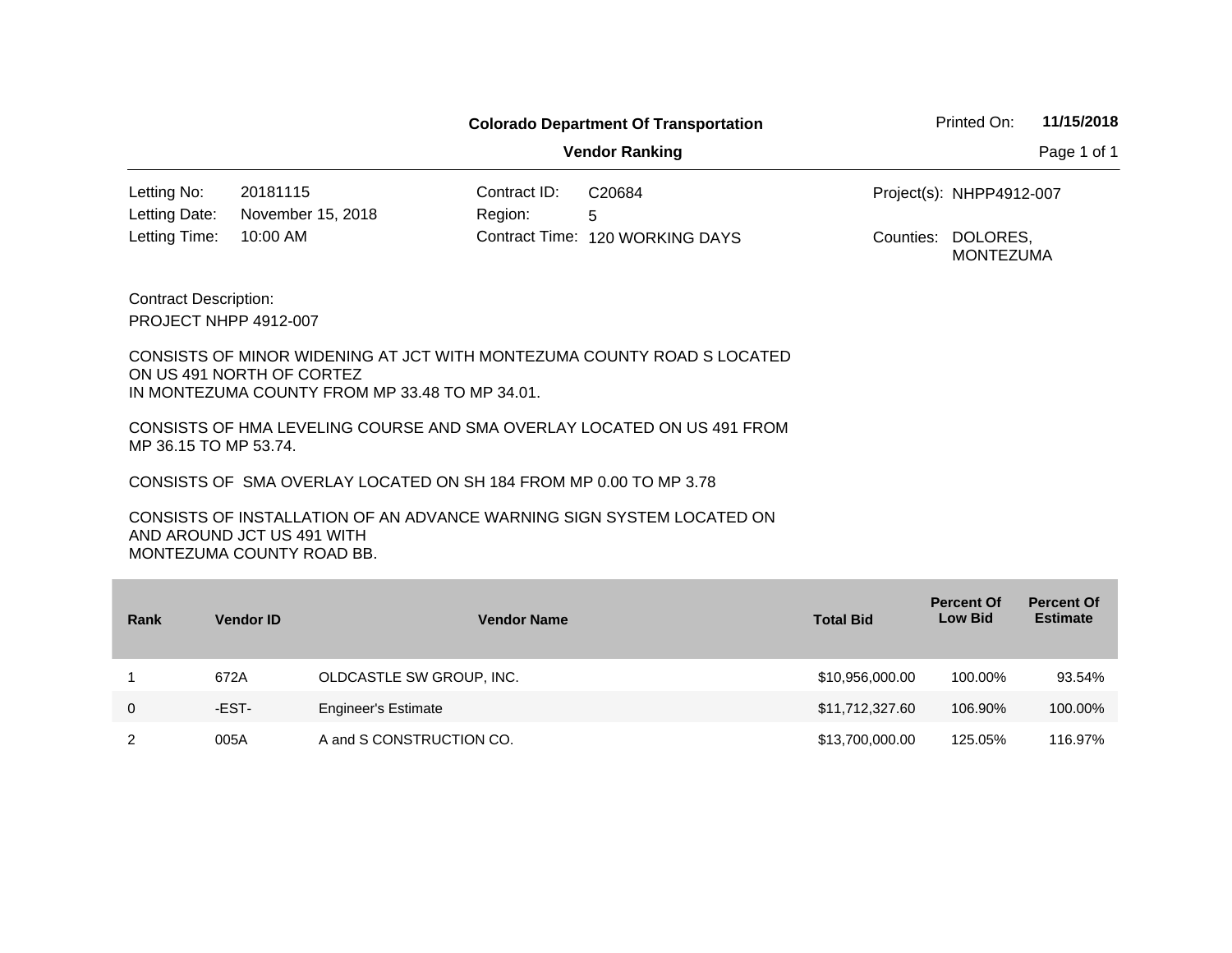|                                               |      |                                                       |                                                     |                | i avuiauvii vi pius                       |                     |                                                |           |                                                | rayo rur <i>r</i>   |  |
|-----------------------------------------------|------|-------------------------------------------------------|-----------------------------------------------------|----------------|-------------------------------------------|---------------------|------------------------------------------------|-----------|------------------------------------------------|---------------------|--|
| Letting No:<br>Letting Date:<br>Letting Time: |      | 20181115<br>November 15, 2018<br>10:00 AM             | Contract ID:<br>C20684<br>Counties:<br>5<br>Region: |                |                                           |                     |                                                |           | DOLORES.<br><b>MONTEZUMA</b>                   |                     |  |
|                                               |      |                                                       |                                                     |                | $(0)$ -EST-<br><b>Engineer's Estimate</b> |                     | (1) 672A<br><b>OLDCASTLE SW GROUP,</b><br>INC. |           | (2) 005A<br>A and S<br><b>CONSTRUCTION CO.</b> |                     |  |
| <b>Item Code</b>                              |      | <b>Description</b>                                    | Quantity                                            |                | <b>Unit Price</b>                         | <b>Amount</b>       | <b>Unit Price</b>                              | Amount    | <b>Unit Price</b>                              | Amount              |  |
| <b>SECTION:</b>                               | 0001 | <b>BID ITEMS</b>                                      |                                                     |                |                                           |                     |                                                | LCC:      |                                                |                     |  |
| 201-00000                                     |      | Clearing and Grubbing                                 | 1.000                                               | L <sub>S</sub> | 15,000.00000                              | 15,000.00           | 2,901.34000                                    | 2,901.34  | 40,000.00000                                   | 40,000.00           |  |
| 202-00035 Removal of Pipe                     |      |                                                       | 70.000                                              | LF             | 30.00000                                  | 2,100.00            | 27.56000                                       | 1,929.20  | 90.00000                                       | 6,300.00            |  |
|                                               |      | 202-00037 Removal of End Section                      |                                                     | 1.000 EACH     | 225.00000                                 | 225.00              | 309.17000                                      | 309.17    | 400.00000                                      | 400.00              |  |
|                                               |      | 202-00090 Removal of Delineator                       | 559.000 EACH                                        |                | 5.00000                                   | 2,795.00            | 7.00000                                        | 3,913.00  | 7.00000                                        | 3,913.00            |  |
|                                               |      | 202-00220 Removal of Asphalt Mat                      | 636.000                                             | <b>SY</b>      | 40.00000                                  | 25,440.00           | 21.24000                                       | 13,508.64 | 22.00000                                       | 13,992.00           |  |
|                                               |      | 202-00240 Removal of Asphalt Mat (Planing)            | 7,442.000                                           | SY             | 3.00000                                   | 22,326.00           | 3.99000                                        | 29,693.58 | 7.00000                                        | 52,094.00           |  |
|                                               |      | 202-00810 Removal of Ground Sign                      | 61.000 EACH                                         |                | 150.00000                                 | 9,150.00            | 135.40000                                      | 8,259.40  | 160.00000                                      | 9,760.00            |  |
|                                               |      | 202-00821 Removal of Sign Panel                       | 150.000 EACH                                        |                | 35.00000                                  | 5,250.00            | 30.00000                                       | 4,500.00  | 200.00000                                      | 30,000.00           |  |
| 202-04002 Clean Culvert                       |      |                                                       |                                                     | 3.000 EACH     | 4,000.00000                               | 12,000.00           | 2,366.27000                                    | 7,098.81  | 3,000.00000                                    | 9,000.00            |  |
|                                               |      | 203-00010 Unclassified Excavation (Complete In Place) | 2,953.000                                           | CY             |                                           | 50.00000 147,650.00 | 23.35000                                       | 68,952.55 |                                                | 36.00000 106,308.00 |  |
|                                               |      | 203-00050 Unsuitable Material                         | 35.000                                              | CY             | 50.00000                                  | 1,750.00            | 68.81000                                       | 2,408.35  | 80.00000                                       | 2,800.00            |  |
| 203-01500 Blading                             |      |                                                       | 40.000 HOUR                                         |                | 150.00000                                 | 6,000.00            | 121.11000                                      | 4,844.40  | 140.00000                                      | 5,600.00            |  |
| 203-01582 Truck (Dump)                        |      |                                                       |                                                     | 10.000 HOUR    | 85.00000                                  | 850.00              | 156.88000                                      | 1,568.80  | 120.00000                                      | 1,200.00            |  |
|                                               |      | 203-01594 Combination Loader                          |                                                     | 20.000 HOUR    | 120.00000                                 | 2,400.00            | 99.44000                                       | 1,988.80  | 120.00000                                      | 2,400.00            |  |
|                                               |      |                                                       |                                                     |                |                                           |                     |                                                |           |                                                |                     |  |

**Tabulation of Bids Page 1 of 7**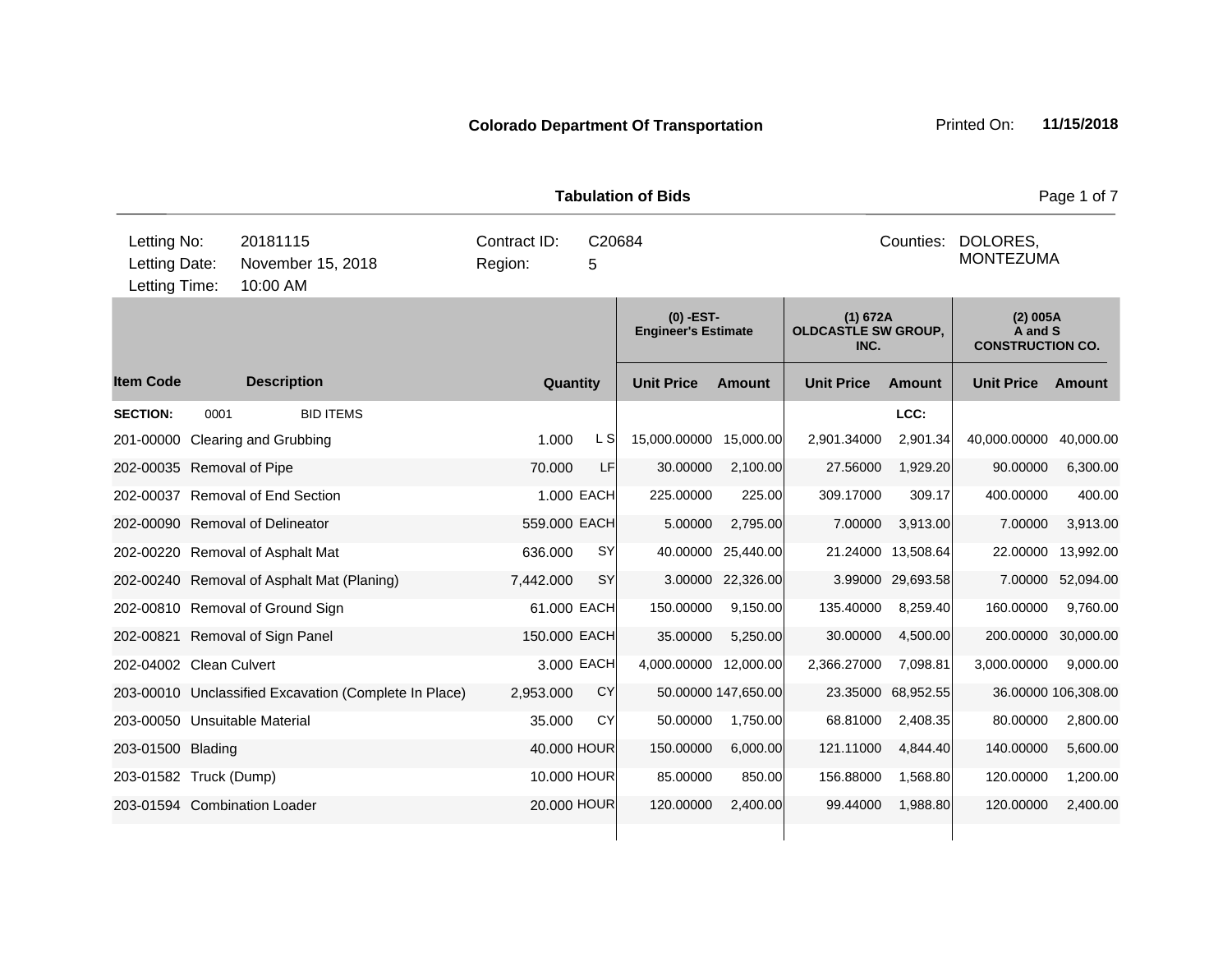|                                               |             |                                                    |                                                     |            | uiuuvii vi pius                         |               |                                                |           |                                                | $1$ agu $2$ VI 1 |  |
|-----------------------------------------------|-------------|----------------------------------------------------|-----------------------------------------------------|------------|-----------------------------------------|---------------|------------------------------------------------|-----------|------------------------------------------------|------------------|--|
| Letting No:<br>Letting Date:<br>Letting Time: |             | 20181115<br>November 15, 2018<br>10:00 AM          | C20684<br>Counties:<br>Contract ID:<br>Region:<br>5 |            |                                         |               |                                                |           | DOLORES,<br><b>MONTEZUMA</b>                   |                  |  |
|                                               |             |                                                    |                                                     |            | (0) -EST-<br><b>Engineer's Estimate</b> |               | (1) 672A<br><b>OLDCASTLE SW GROUP,</b><br>INC. |           | (2) 005A<br>A and S<br><b>CONSTRUCTION CO.</b> |                  |  |
| <b>Item Code</b>                              |             | <b>Description</b>                                 | Quantity                                            |            | <b>Unit Price</b>                       | <b>Amount</b> | <b>Unit Price</b>                              | Amount    | <b>Unit Price</b>                              | Amount           |  |
| <b>SECTION:</b>                               | 0001        | <b>BID ITEMS</b>                                   |                                                     |            |                                         |               |                                                | LCC:      |                                                |                  |  |
| 203-01597 Potholing                           |             |                                                    |                                                     | 8.000 HOUR | 500.00000                               | 4,000.00      | 327.50000                                      | 2,620.00  | 260.00000                                      | 2,080.00         |  |
| 203-02330 Laborer                             |             |                                                    | 40.000 HOUR                                         |            | 60.00000                                | 2,400.00      | 36.35000                                       | 1,454.00  | 60.00000                                       | 2,400.00         |  |
|                                               |             | 206-00000 Structure Excavation                     | 51.000                                              | CY         | 75.00000                                | 3,825.00      | 36.22000                                       | 1,847.22  | 60.00000                                       | 3,060.00         |  |
|                                               |             | 206-00060 Structure Backfill (Special) (Flow-Fill) | 38.000                                              | CY         | 120.00000                               | 4,560.00      | 161.02000                                      | 6,118.76  | 320.00000                                      | 12,160.00        |  |
| 207-00210 Stockpile Topsoil                   |             |                                                    | 158.000                                             | CY         | 15.00000                                | 2,370.00      | 40.44000                                       | 6,389.52  | 7.00000                                        | 1,106.00         |  |
|                                               |             | 208-00002 Erosion Log Type 1 (12 Inch)             | 600.000                                             | LF         | 6.00000                                 | 3,600.00      | 4.16000                                        | 2,496.00  | 8.00000                                        | 4,800.00         |  |
| 208-00020 Silt Fence                          |             |                                                    | 1,230.000                                           | LFI        | 2.00000                                 | 2,460.00      | 1.82000                                        | 2,238.60  | 3.00000                                        | 3,690.00         |  |
|                                               |             | 208-00045 Concrete Washout Structure               |                                                     | 2.000 EACH | 900.00000                               | 1,800.00      | 700.34000                                      | 1,400.68  | 1,400.00000                                    | 2,800.00         |  |
|                                               |             | 208-00070 Vehicle Tracking Pad                     |                                                     | 1.000 EACH | 2,000.00000                             | 2,000.00      | 2,004.48000                                    | 2,004.48  | 1,000.00000                                    | 1,000.00         |  |
|                                               |             | 208-00103 Removal and Disposal of Sediment (Labor) | 10.000 HOUR                                         |            | 60.00000                                | 600.00        | 54.00000                                       | 540.00    | 60.00000                                       | 600.00           |  |
|                                               | (Equipment) | 208-00105 Removal and Disposal of Sediment         | 10.000 HOUR                                         |            | 130.00000                               | 1,300.00      | 136.80000                                      | 1,368.00  | 135.00000                                      | 1,350.00         |  |
|                                               |             | 208-00106 Sweeping (Sediment Removal)              | 40.000 HOUR                                         |            | 140.00000                               | 5,600.00      | 195.32000                                      | 7,812.80  | 160.00000                                      | 6,400.00         |  |
|                                               |             | 208-00207 Erosion Control Management               | 30.000                                              | <b>DAY</b> | 180.00000                               | 5,400.00      | 682.66000                                      | 20,479.80 | 700.00000                                      | 21,000.00        |  |
|                                               |             | 210-00012 Reset Mailbox Structure (Type 2)         |                                                     | 3.000 EACH | 450.00000                               | 1,350.00      | 400.00000                                      | 1,200.00  | 380.00000                                      | 1,140.00         |  |

**Tabulation of Bids Page 2 of 7**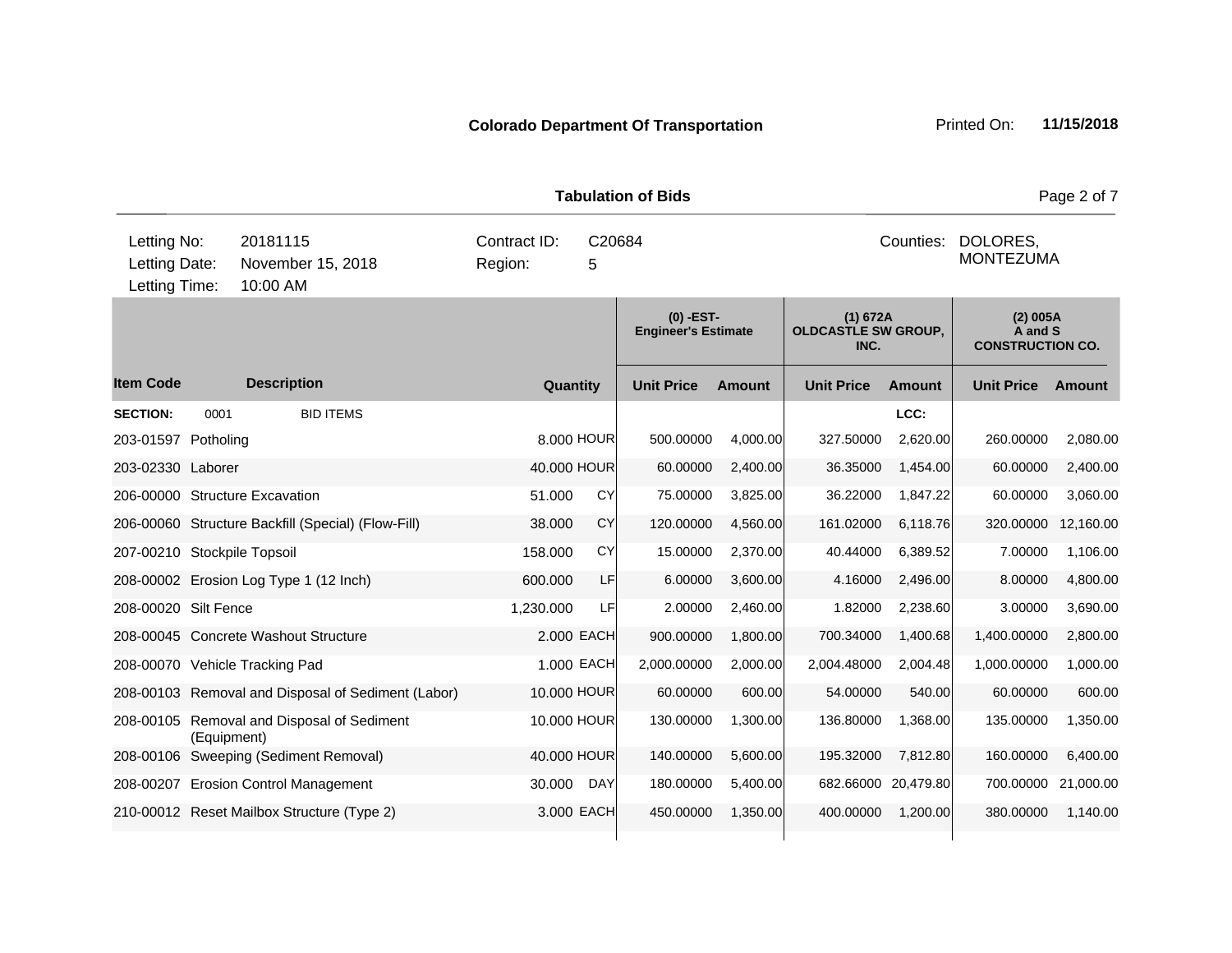|                                               |      |                                                   |                                           |             |             | <b>Tabulation of Bids</b>                 |                            |                                                |                              |                                                  | Page 3 of 7                |
|-----------------------------------------------|------|---------------------------------------------------|-------------------------------------------|-------------|-------------|-------------------------------------------|----------------------------|------------------------------------------------|------------------------------|--------------------------------------------------|----------------------------|
| Letting No:<br>Letting Date:<br>Letting Time: |      | 20181115<br>November 15, 2018<br>10:00 AM         | Contract ID:<br>Region:                   | C20684<br>5 |             |                                           |                            | Counties:                                      | DOLORES,<br><b>MONTEZUMA</b> |                                                  |                            |
|                                               |      |                                                   |                                           |             |             | $(0)$ -EST-<br><b>Engineer's Estimate</b> |                            | (1) 672A<br><b>OLDCASTLE SW GROUP,</b><br>INC. |                              | $(2)$ 005A<br>A and S<br><b>CONSTRUCTION CO.</b> |                            |
| <b>Item Code</b>                              |      | <b>Description</b>                                |                                           |             | Quantity    | <b>Unit Price</b>                         | <b>Amount</b>              | <b>Unit Price</b>                              | <b>Amount</b>                | <b>Unit Price</b>                                | Amount                     |
| <b>SECTION:</b>                               | 0001 |                                                   | <b>BID ITEMS</b>                          |             |             |                                           |                            |                                                | LCC:                         |                                                  |                            |
|                                               |      | 210-00014 Reset Mailbox Structure (Type 4)        |                                           |             | 44.000 EACH | 500.00000                                 | 22,000.00                  | 600.00000                                      | 26,400.00                    | 300.00000                                        | 13,200.00                  |
|                                               |      | 210-00810 Reset Ground Sign                       |                                           |             | 1.000 EACH  | 400.00000                                 | 400.00                     | 270.00000                                      | 270.00                       | 480.00000                                        | 480.00                     |
| 210-04200 Adjust Guardrail                    |      |                                                   |                                           | 2,975.000   | LFI         | 10.00000                                  | 29,750.00                  |                                                | 10.00000 29,750.00           | 12.00000                                         | 35,700.00                  |
| 212-00006 Seeding (Native)                    |      |                                                   |                                           |             | 1.000 ACRE  | 3,000.00000                               | 3,000.00                   | 778.92000                                      | 778.92                       | 900.00000                                        | 900.00                     |
| 212-00032 Soil Conditioning                   |      |                                                   |                                           |             | 1.000 ACRE  | 5,000.00000                               | 5,000.00                   | 6,606.30000                                    | 6,606.30                     | 7,000.00000                                      | 7,000.00                   |
|                                               |      | 213-00004 Mulching (Weed Free Straw)              |                                           |             | 1.000 ACRE  | 2,500.00000                               | 2,500.00                   | 1,382.40000                                    | 1,382.40                     | 2,000.00000                                      | 2,000.00                   |
| 213-00061 Mulch Tackifier                     |      |                                                   |                                           | 100.000     | LB          | 10.00000                                  | 1,000.00                   | 5.82000                                        | 582.00                       | 6.00000                                          | 600.00                     |
| 216-00201                                     |      | (Biodegradable Class 1)                           | Soil Retention Blanket (Straw-Coconut)    | 270.000     | <b>SY</b>   | 7.00000                                   | 1,890.00                   | 3.19000                                        | 861.30                       | 4.00000                                          | 1,080.00                   |
| 304-02000                                     |      | Aggregate Base Course (Class 2)                   |                                           | 3,482.000   | <b>TON</b>  |                                           | 35.00000 121,870.00        |                                                | 31.08000 108,220.56          |                                                  | 45.00000 156,690.00        |
|                                               |      | 304-06000 Aggregate Base Course (Class 6)         |                                           | 1,259.000   | <b>TON</b>  |                                           | 60.00000 75,540.00         |                                                | 45.20000 56,906.80           |                                                  | 45.00000 56,655.00         |
|                                               |      | 304-09014 Aggregate Base Course (Special)         |                                           | 7,270.000   | <b>TON</b>  |                                           | 30.00000 218,100.00        |                                                | 37.64000 273,642.80          |                                                  | 50.00000 363,500.00        |
|                                               |      | 403-09221 Stone Matrix Asphalt (Fibers) (Asphalt) |                                           | 46,581.000  | <b>TON</b>  |                                           | 130.00000 6,055,530.<br>00 | 112.76000 5,252,473.                           | 56                           |                                                  | 134.00000 6,241,854.<br>00 |
| 403-34721                                     | 28)  |                                                   | Hot Mix Asphalt (Grading SX) (75) (PG 58- | 4,729.000   | <b>TON</b>  |                                           | 80.00000 378,320.00        | 118.33000 559,582.57                           |                              |                                                  | 155.00000 732,995.00       |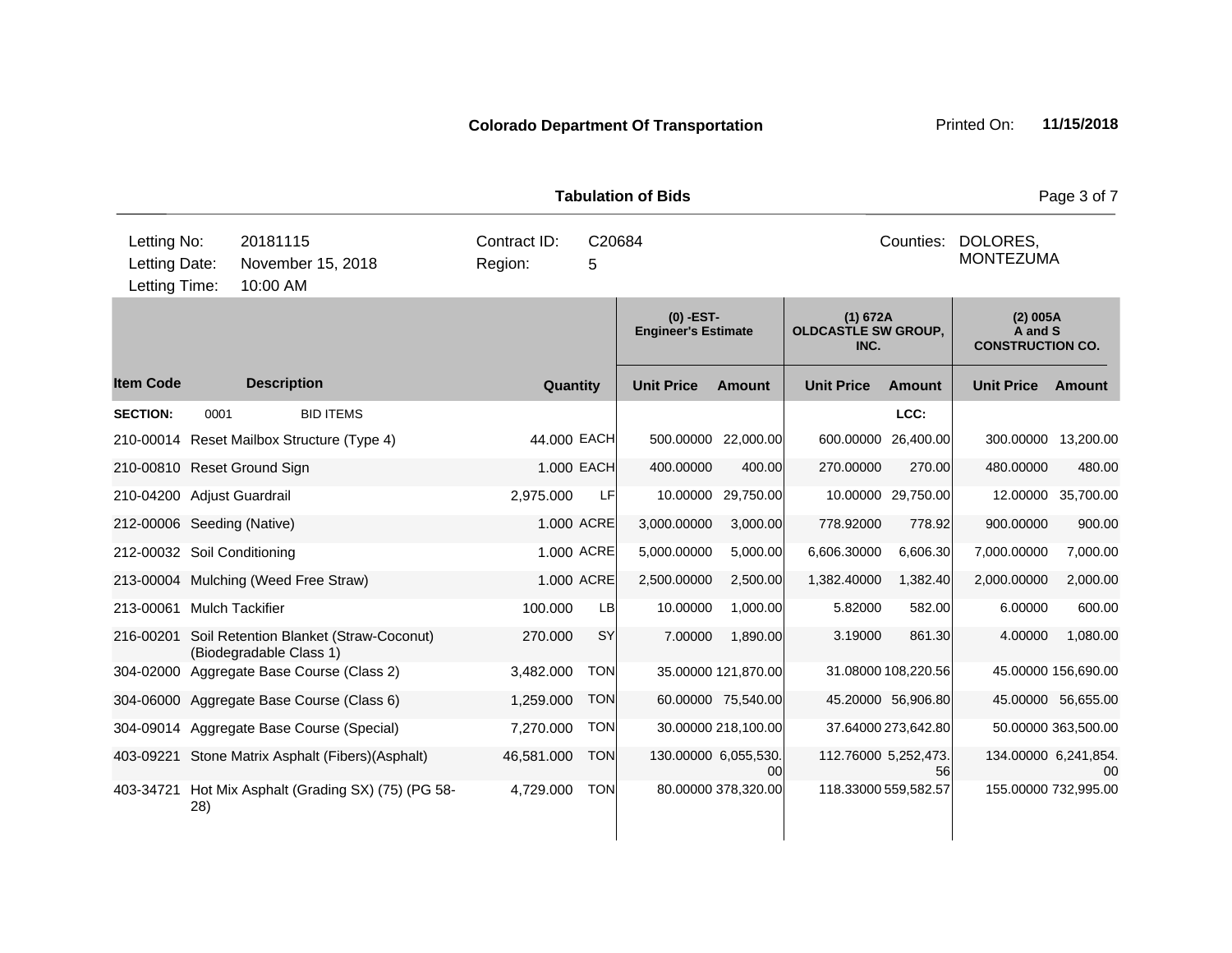|                                               |      |                                             |                                                      |                         |             | <b>Tabulation of Bids</b>                 |                           |                                                |                           |                                                | Page 4 of 7                |
|-----------------------------------------------|------|---------------------------------------------|------------------------------------------------------|-------------------------|-------------|-------------------------------------------|---------------------------|------------------------------------------------|---------------------------|------------------------------------------------|----------------------------|
| Letting No:<br>Letting Date:<br>Letting Time: |      | 20181115<br>November 15, 2018<br>10:00 AM   |                                                      | Contract ID:<br>Region: | C20684<br>5 |                                           |                           |                                                | Counties:                 | DOLORES,<br><b>MONTEZUMA</b>                   |                            |
|                                               |      |                                             |                                                      |                         |             | $(0)$ -EST-<br><b>Engineer's Estimate</b> |                           | (1) 672A<br><b>OLDCASTLE SW GROUP,</b><br>INC. |                           | (2) 005A<br>A and S<br><b>CONSTRUCTION CO.</b> |                            |
| <b>Item Code</b>                              |      | <b>Description</b>                          |                                                      | Quantity                |             | <b>Unit Price</b>                         | <b>Amount</b>             | <b>Unit Price</b>                              | <b>Amount</b>             | <b>Unit Price</b>                              | Amount                     |
| <b>SECTION:</b>                               | 0001 | <b>BID ITEMS</b>                            |                                                      |                         |             |                                           |                           |                                                | LCC:                      |                                                |                            |
|                                               |      |                                             | 403-36721 Hot Mix Asphalt (Grading ST)(75)(PG 58-28) | 35,717.000              | <b>TON</b>  |                                           | 70.00000 2,500,190.<br>ΩO |                                                | 82.24000 2,937,366.<br>08 |                                                | 100.00000 3,571,700.<br>00 |
|                                               |      | 411-10255 Emulsified Asphalt (Slow-Setting) |                                                      | 58,697.000              | GAL         |                                           | 3.00000 176,091.00        |                                                | 2.54000 149,090.38        |                                                | 4.00000 234,788.00         |
|                                               |      | 503-00024 Drilled Caisson (24 Inch)         |                                                      | 36.000                  | LF          |                                           | 350.00000 12,600.00       | 229.00000                                      | 8,244.00                  |                                                | 450.00000 16,200.00        |
|                                               |      | 603-10180 18 Inch Corrugated Steel Pipe     |                                                      | 80.000                  | LF          | 100.00000                                 | 8,000.00                  | 69.58000                                       | 5,566.40                  | 170.00000                                      | 13,600.00                  |
|                                               |      | 603-10360 36 Inch Corrugated Steel Pipe     |                                                      | 16.000                  | LF          | 105.00000                                 | 1,680.00                  | 258.42000                                      | 4,134.72                  | 280.00000                                      | 4,480.00                   |
|                                               |      | 603-30018 18 Inch Steel End Section         |                                                      |                         | 2.000 EACH  | 300.00000                                 | 600.00                    | 820.87000                                      | 1,641.74                  | 400.00000                                      | 800.00                     |
|                                               |      | 603-30036 36 Inch Steel End Section         |                                                      |                         | 2.000 EACH  | 850.00000                                 | 1,700.00                  | 1,150.83000                                    | 2,301.66                  | 800.00000                                      | 1,600.00                   |
| 607-11525 Fence (Plastic)                     |      |                                             |                                                      | 200.000                 | LF          | 3.00000                                   | 600.00                    | 2.61000                                        | 522.00                    | 3.00000                                        | 600.00                     |
| 612-00001 Delineator (Type I)                 |      |                                             |                                                      | 490.000 EACH            |             |                                           | 23.00000 11,270.00        |                                                | 21.00000 10,290.00        | 26.00000                                       | 12,740.00                  |
|                                               |      | 612-00002 Delineator (Type II)              |                                                      | 71.000 EACH             |             | 25.00000                                  | 1,775.00                  | 25.00000                                       | 1,775.00                  | 27.00000                                       | 1,917.00                   |
|                                               |      | 612-00003 Delineator (Type III)             |                                                      |                         | 5.000 EACH  | 30.00000                                  | 150.00                    | 29.00000                                       | 145.00                    | 29.00000                                       | 145.00                     |
|                                               |      | 613-00100 1 Inch Electrical Conduit         |                                                      | 30.000                  | LF          | 30.00000                                  | 900.00                    | 30.00000                                       | 900.00                    | 55.00000                                       | 1,650.00                   |
|                                               |      | 613-00206 2 Inch Electrical Conduit (Bored) |                                                      | 270.000                 | LF          | 40.00000                                  | 10,800.00                 | 50.00000                                       | 13,500.00                 | 76.00000                                       | 20,520.00                  |
|                                               |      | 613-07060 Pull Box (18"x30"x18") Deep       |                                                      |                         | 6.000 EACH  | 3,000.00000 18,000.00                     |                           | 869.00000                                      | 5,214.00                  | 1,800.00000 10,800.00                          |                            |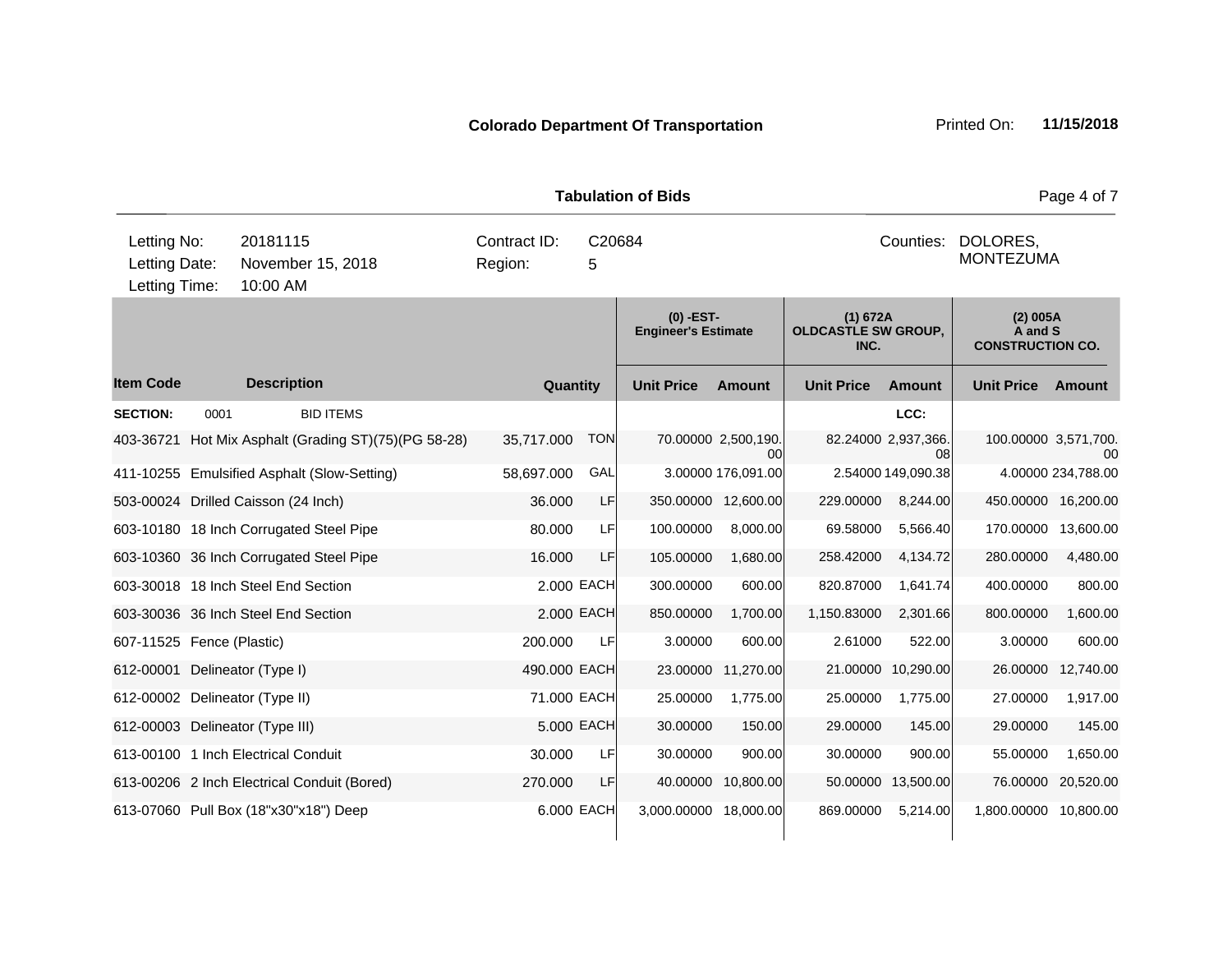| <b>Tabulation of Bids</b>                     |               |                                           |                                                       |                         |             |                                           |                                           |                                         |                    | Page 5 of 7                                    |                    |
|-----------------------------------------------|---------------|-------------------------------------------|-------------------------------------------------------|-------------------------|-------------|-------------------------------------------|-------------------------------------------|-----------------------------------------|--------------------|------------------------------------------------|--------------------|
| Letting No:<br>Letting Date:<br>Letting Time: |               | 20181115<br>November 15, 2018<br>10:00 AM |                                                       | Contract ID:<br>Region: | C20684      |                                           | Counties:<br>DOLORES,<br><b>MONTEZUMA</b> |                                         |                    |                                                |                    |
|                                               |               |                                           |                                                       |                         |             | $(0)$ -EST-<br><b>Engineer's Estimate</b> |                                           | (1) 672A<br>OLDCASTLE SW GROUP,<br>INC. |                    | (2) 005A<br>A and S<br><b>CONSTRUCTION CO.</b> |                    |
| <b>Item Code</b>                              |               | <b>Description</b>                        |                                                       |                         | Quantity    | <b>Unit Price</b>                         | <b>Amount</b>                             | <b>Unit Price</b>                       | <b>Amount</b>      | <b>Unit Price</b>                              | Amount             |
| <b>SECTION:</b>                               | 0001          |                                           | <b>BID ITEMS</b>                                      |                         |             |                                           |                                           |                                         | LCC:               |                                                |                    |
| 613-10000 Wiring                              |               |                                           |                                                       | 1.000                   | L S         | 10,000.00000 10,000.00                    |                                           | 3,000.00000                             | 3,000.00           | 9,000.00000                                    | 9,000.00           |
|                                               |               | 614-00011 Sign Panel (Class I)            |                                                       | 558.000                 | SF          | 17.00000                                  | 9,486.00                                  | 18.00000                                | 10,044.00          | 18.00000                                       | 10,044.00          |
|                                               |               | 614-00012 Sign Panel (Class II)           |                                                       | 1,059.000               | SF          | 22.00000                                  | 23,298.00                                 |                                         | 22.00000 23,298.00 |                                                | 20.00000 21,180.00 |
|                                               |               |                                           | 614-01512 Steel Sign Support (2-Inch Round)(Post)     | 535.000                 | LF          | 12.00000                                  | 6,420.00                                  | 15.00000                                | 8,025.00           | 12.00000                                       | 6,420.00           |
|                                               |               |                                           | 614-01522 Steel Sign Support (2-Inch Round)(Socket)   | 46.000 EACH             |             | 120.00000                                 | 5,520.00                                  | 95.00000                                | 4,370.00           | 140.00000                                      | 6,440.00           |
|                                               | 40)(Post)     |                                           | 614-01575 Steel Sign Support (2-1/2 Inch Round NP-    | 167.000                 | LF          | 24.00000                                  | 4,008.00                                  | 16.00000                                | 2,672.00           | 15.00000                                       | 2,505.00           |
| 614-01578                                     | 40)(Slipbase) |                                           | Steel Sign Support (2-1/2 Inch Round NP-              |                         | 14.000 EACH | 250.00000                                 | 3,500.00                                  | 229.00000                               | 3,206.00           | 250.00000                                      | 3,500.00           |
|                                               | Only)         |                                           | 614-10110 LED Warning Sign System (_Signs) (Install   |                         | 1.000 EACH  | 35,000.00000 35,000.00                    |                                           | 520.00000                               | 520.00             | 3,000.00000                                    | 3,000.00           |
| 614-72873                                     | Only)         |                                           | Loop Detector Wire Prefabricated (Install             | 148.000                 | <b>LF</b>   | 10.00000                                  | 1,480.00                                  | 22.00000                                | 3,256.00           | 31.00000                                       | 4,588.00           |
| 614-80385 Rumble Strip                        |               |                                           |                                                       | 79,369.000              | LF          |                                           | 0.40000 31,747.60                         | 0.09000                                 | 7,143.21           | 0.10000                                        | 7,936.90           |
|                                               |               | (20 FT Aluminum)                          | 614-84455 Traffic Signal Pedestal Pole (Install Only) |                         | 6.000 EACH  | 1,500.00000                               | 9,000.00                                  | 100.00000                               | 600.00             | 1,400.00000                                    | 8,400.00           |
|                                               |               | 620-00002 Field Office (Class 2)          |                                                       |                         | 1.000 EACH  | 20,000.00000                              | 20,000.00                                 | 26,608.32000 26,608.32                  |                    | 26,000.00000                                   | 26,000.00          |
| 620-00020 Sanitary Facility                   |               |                                           |                                                       |                         | 1.000 EACH  | 3,000.00000                               | 3,000.00                                  | 4,000.00000                             | 4,000.00           | 6,000.00000                                    | 6,000.00           |
|                                               |               |                                           |                                                       |                         |             |                                           |                                           |                                         |                    |                                                |                    |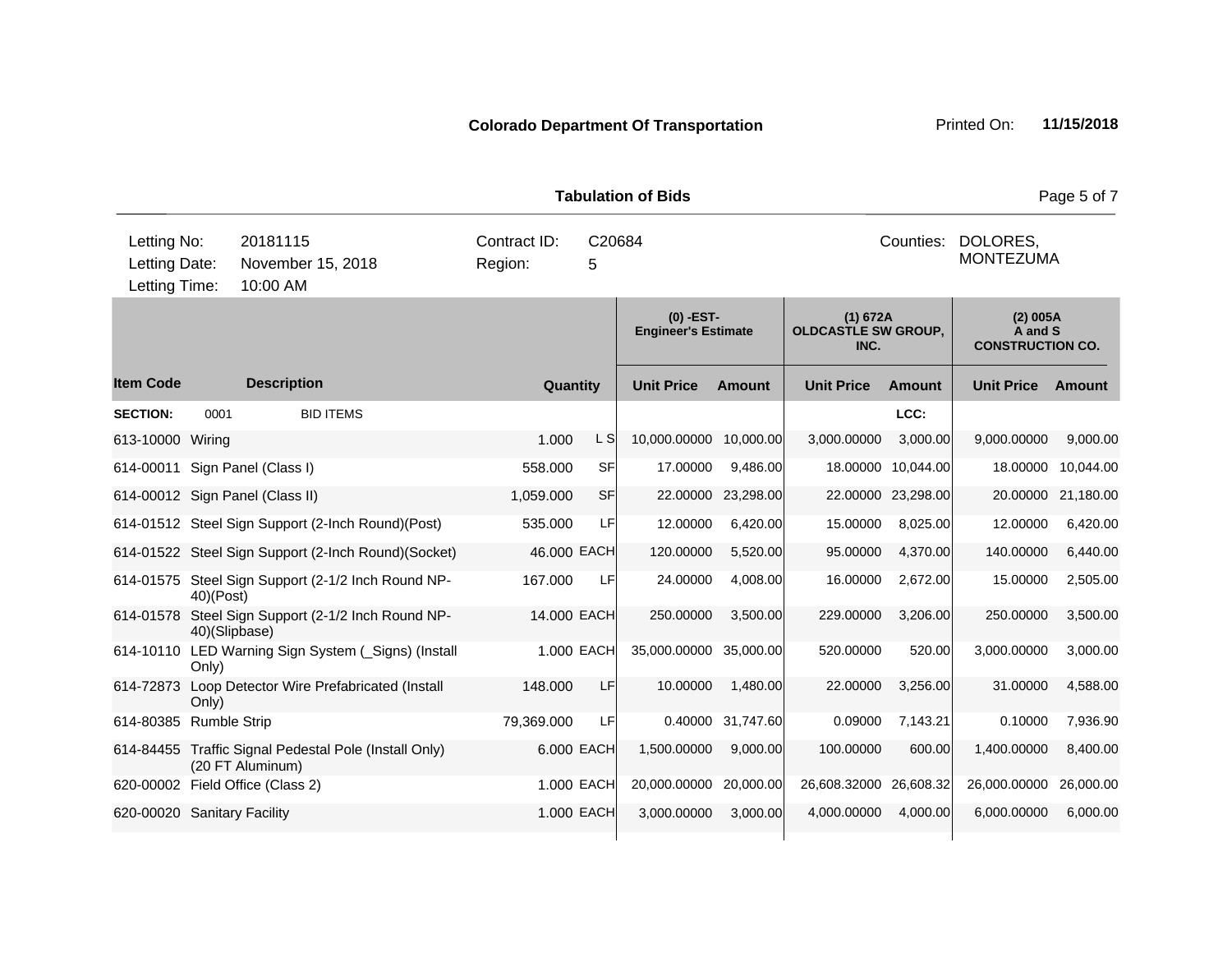|                                               |             |                      |                                                                                  |         |                             |            | <b>Tabulation of Bids</b>                 |                     |                                                |                     |                                                | Page 6 of 7         |
|-----------------------------------------------|-------------|----------------------|----------------------------------------------------------------------------------|---------|-----------------------------|------------|-------------------------------------------|---------------------|------------------------------------------------|---------------------|------------------------------------------------|---------------------|
| Letting No:<br>Letting Date:<br>Letting Time: |             | 20181115<br>10:00 AM | November 15, 2018                                                                | Region: | Contract ID:<br>C20684<br>5 |            |                                           |                     |                                                | Counties:           | DOLORES,<br><b>MONTEZUMA</b>                   |                     |
|                                               |             |                      |                                                                                  |         |                             |            | $(0)$ -EST-<br><b>Engineer's Estimate</b> |                     | (1) 672A<br><b>OLDCASTLE SW GROUP,</b><br>INC. |                     | (2) 005A<br>A and S<br><b>CONSTRUCTION CO.</b> |                     |
| <b>Item Code</b>                              |             | <b>Description</b>   |                                                                                  |         | Quantity                    |            | <b>Unit Price</b>                         | <b>Amount</b>       | <b>Unit Price</b>                              | <b>Amount</b>       | <b>Unit Price</b>                              | Amount              |
| <b>SECTION:</b>                               | 0001        |                      | <b>BID ITEMS</b>                                                                 |         |                             |            |                                           |                     |                                                | LCC:                |                                                |                     |
| 625-00000 Construction Surveying              |             |                      |                                                                                  |         | 1.000                       | L SI       | 80,000.00000 80,000.00                    |                     | 30,672.00000 30,672.00                         |                     | 20,000.00000                                   | 20,000.00           |
| 626-00000 Mobilization                        |             |                      |                                                                                  |         | 1.000                       | L S        | 750,000.00000 750,000.00                  |                     | 657,805.38000 657,805.38                       |                     | 970,527.10000 970,527.10                       |                     |
|                                               |             |                      | 626-01103 Public Information Services (Tier III)                                 |         | 1.000                       | L S        | 8,000.00000                               | 8,000.00            | 3,600.00000                                    | 3,600.00            | 7,000.00000                                    | 7,000.00            |
|                                               |             |                      | 627-00013 Pavement Marking Paint (High Build)                                    |         | 2,500.000                   | GAL        |                                           | 40.00000 100,000.00 |                                                | 17.33000 43,325.00  |                                                | 42.00000 105,000.00 |
|                                               | (Temporary) |                      | 627-00013 Pavement Marking Paint (High Build)                                    |         | 5,400.000                   | GAL        |                                           | 40.00000 216,000.00 |                                                | 17.33000 93,582.00  |                                                | 37.00000 199,800.00 |
|                                               |             |                      | 627-30405 Preformed Thermoplastic Pavement<br>Marking (Word-Symbol) (Inlaid)     |         | 3,102.000                   | SF         |                                           | 23.00000 71,346.00  |                                                | 7.00000 21,714.00   |                                                | 17.00000 52,734.00  |
|                                               |             |                      | 627-30410 Preformed Thermoplastic Pavement<br>Marking (Xwalk-Stop Line) (Inlaid) |         | 620.000                     | SF         |                                           | 18.00000 11,160.00  | 7.00000                                        | 4,340.00            | 15.00000                                       | 9,300.00            |
| 630-00000                                     | Flagging    |                      |                                                                                  |         | 7,500.000 HOUR              |            |                                           | 24.00000 180,000.00 |                                                | 22.00000 165,000.00 |                                                | 21.00000 157,500.00 |
| 630-00001 Pilot Car Operation                 |             |                      |                                                                                  |         | 1,000.000 HOUR              |            |                                           | 35.00000 35,000.00  |                                                | 40.00000 40,000.00  | 50.00000                                       | 50,000.00           |
| 630-00007 Traffic Control Inspection          |             |                      |                                                                                  |         | 44.000                      | <b>DAY</b> | 130.00000                                 | 5,720.00            | 100.00000                                      | 4,400.00            | 100.00000                                      | 4,400.00            |
| 630-00012 Traffic Control Management          |             |                      |                                                                                  |         | 120.000                     | <b>DAY</b> | 750.00000                                 | 90,000.00           |                                                | 725.00000 87,000.00 | 800.00000                                      | 96,000.00           |
|                                               |             |                      | 630-80341 Construction Traffic Sign (Panel Size A)                               |         | 39.000 EACH                 |            | 35.00000                                  | 1,365.00            | 35.00000                                       | 1,365.00            | 22.00000                                       | 858.00              |
|                                               |             |                      | 630-80342 Construction Traffic Sign (Panel Size B)                               |         | 132.000 EACH                |            | 45.00000                                  | 5,940.00            | 35.00000                                       | 4,620.00            | 25.00000                                       | 3,300.00            |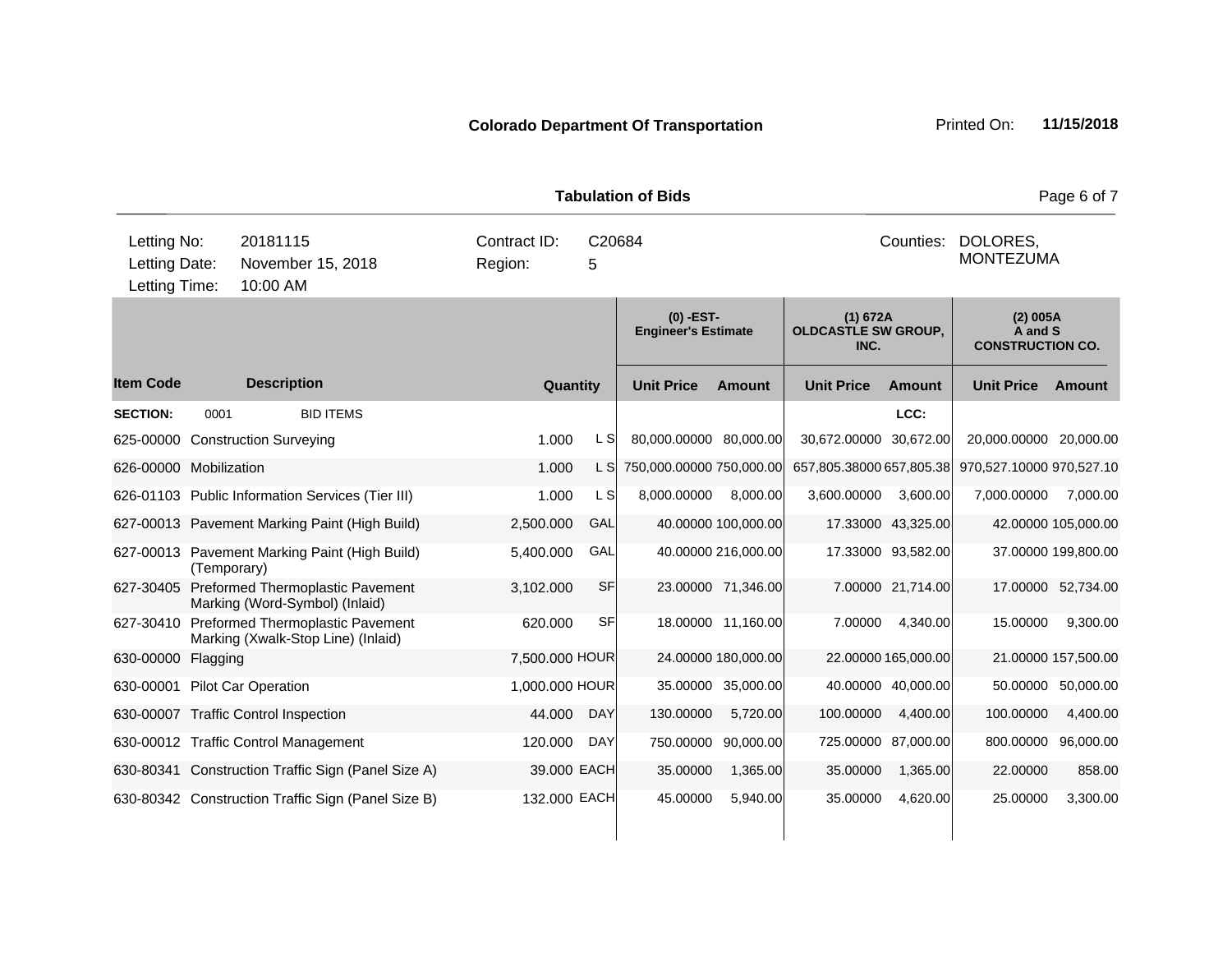| Letting No:                  |                     | 20181115                                                       | Contract ID: |             | C20684            |                                           |                   | Counties:                              | DOLORES,                                       |                 |
|------------------------------|---------------------|----------------------------------------------------------------|--------------|-------------|-------------------|-------------------------------------------|-------------------|----------------------------------------|------------------------------------------------|-----------------|
| Letting Date:                |                     | November 15, 2018                                              | Region:      | 5           |                   |                                           |                   |                                        | <b>MONTEZUMA</b>                               |                 |
| Letting Time:                |                     | 10:00 AM                                                       |              |             |                   |                                           |                   |                                        |                                                |                 |
|                              |                     |                                                                |              |             |                   | $(0)$ -EST-<br><b>Engineer's Estimate</b> |                   | (1) 672A<br><b>OLDCASTLE SW GROUP,</b> | (2) 005A<br>A and S<br><b>CONSTRUCTION CO.</b> |                 |
| <b>Item Code</b>             |                     | <b>Description</b>                                             |              | Quantity    | <b>Unit Price</b> | <b>Amount</b>                             | <b>Unit Price</b> | Amount                                 | <b>Unit Price</b>                              | <b>Amount</b>   |
| <b>SECTION:</b>              | 0001                | <b>BID ITEMS</b>                                               |              |             |                   |                                           |                   | LCC:                                   |                                                |                 |
|                              |                     | 630-80344 Construction Traffic Sign (Special)                  | 54.000       | <b>SF</b>   | 20.00000          | 1,080.00                                  | 10.00000          | 540.00                                 | 20.00000                                       | 1,080.00        |
|                              |                     | 630-80355 Portable Message Sign Panel                          |              | 5.000 EACH  | 5,000.00000       | 25,000.00                                 | 3,000.00000       | 15,000.00                              | 7,000.00000                                    | 35,000.00       |
| 630-80357                    |                     | Advance Warning Flashing or Sequencing<br>Arrow Panel (B Type) |              | 4.000 EACH  | 500.00000         | 2,000.00                                  | 750.00000         | 3,000.00                               | 2,000.00000                                    | 8,000.00        |
| 630-80360                    |                     | Drum Channelizing Device                                       | 200.000 EACH |             | 15.00000          | 3,000.00                                  | 25.00000          | 5,000.00                               | 17.00000                                       | 3,400.00        |
| 630-80363                    | (Flashing)          | Drum Channelizing Device (With Light)                          |              | 40.000 EACH | 20.00000          | 800.00                                    | 45.00000          | 1.800.00                               | 26.00000                                       | 1,040.00        |
| 630-80380                    | <b>Traffic Cone</b> |                                                                | 500.000 EACH |             | 10.00000          | 5,000.00                                  | 4.00000           | 2,000.00                               | 1.00000                                        | 500.00          |
| 630-80511                    |                     | Mobile Pavement Marking Zone                                   | 1.000        | L S         | 5,000.00000       | 5,000.00                                  | 6,500.00000       | 6,500.00                               | 8,000.00000                                    | 8,000.00        |
| <b>Section Totals:</b>       |                     |                                                                |              |             |                   | \$11,712,327.60                           |                   | \$10,956,000.00                        |                                                | \$13,700,000.00 |
| <b>Contract Grand Totals</b> |                     |                                                                |              |             |                   | \$11,712,327.60                           |                   | \$10,956,000.00                        |                                                | \$13,700,000.00 |

**Tabulation of Bids** Page 7 of 7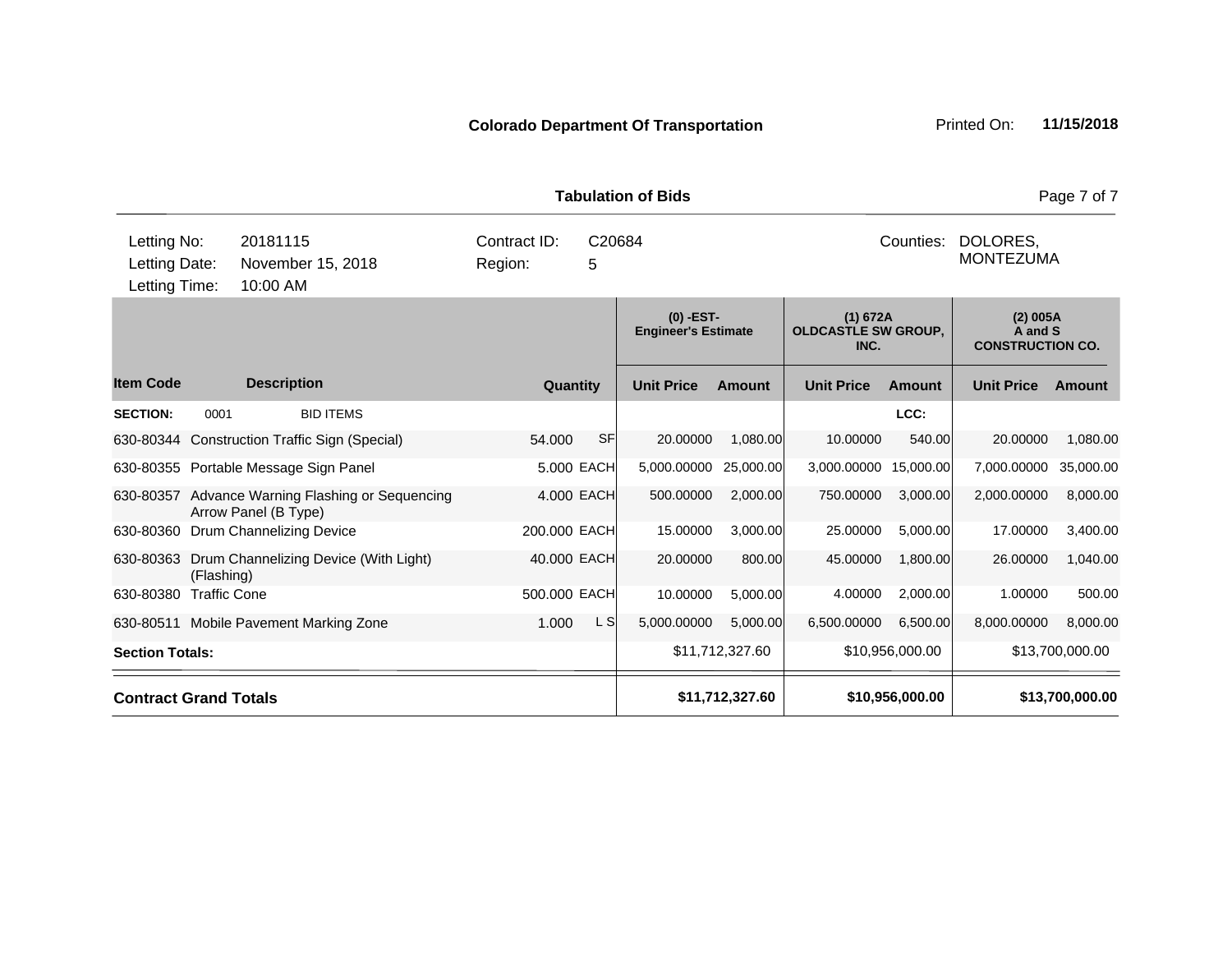**Low Bid Item Analysis Page 1 of 24** 

20181115 Contract ID: 10:00 AM November 15, 2018 Letting No: Letting Date:

Region: 5 120 WORKING DAYS Letting Time: Contract Time:C20684

Counties: DOLORES, Project(s): NHPP4912-007 MONTEZUMA

PROJECT NHPP 4912-007 Contract Description:

#### CONSISTS OF MINOR WIDENING AT JCT WITH MONTEZUMA COUNTY ROAD S LOCATED ON US 491 NORTH OF CORTEZ IN MONTEZUMA COUNTY FROM MP 33.48 TO MP 34.01.

CONSISTS OF HMA LEVELING COURSE AND SMA OVERLAY LOCATED ON US 491 FROM MP 36.15 TO MP 53.74.

CONSISTS OF SMA OVERLAY LOCATED ON SH 184 FROM MP 0.00 TO MP 3.78

| Line            | Item/<br>Description                | Quantity         | Estimated<br>Price | Bid Price/<br>Units      | Estimated<br>Amount | <b>Bid Amount</b> | <b>Bid Est</b><br>% | Overrun $(+)$<br>Underrun (-) |
|-----------------|-------------------------------------|------------------|--------------------|--------------------------|---------------------|-------------------|---------------------|-------------------------------|
| <b>SECTION:</b> | 0001                                | <b>BID ITEMS</b> |                    |                          |                     |                   |                     |                               |
| 0005            | 201-00000<br>Clearing and Grubbing  | 1.000            | 15.000.00000       | 2.901.34000<br>L S       | 15,000,00           | 2.901.34          | 19.34%              | $-12.098.66$                  |
| 0010            | 202-00035<br><b>Removal of Pipe</b> | 70.000           | 30.00000           | 27,56000<br>LF           | 2.100.00            | 1.929.20          | 91.87%              | $-170.80$                     |
| 0015            | 202-00037<br>Removal of End Section | 1.000            | 225.00000          | 309.17000<br><b>EACH</b> | 225.00              | 309.17            | 137.41%             | 84.17                         |
| 0020            | 202-00090<br>Removal of Delineator  | 559,000          | 5.00000            | 7.00000<br><b>EACH</b>   | 2.795.00            | 3.913.00          | 140.00%             | 1,118.00                      |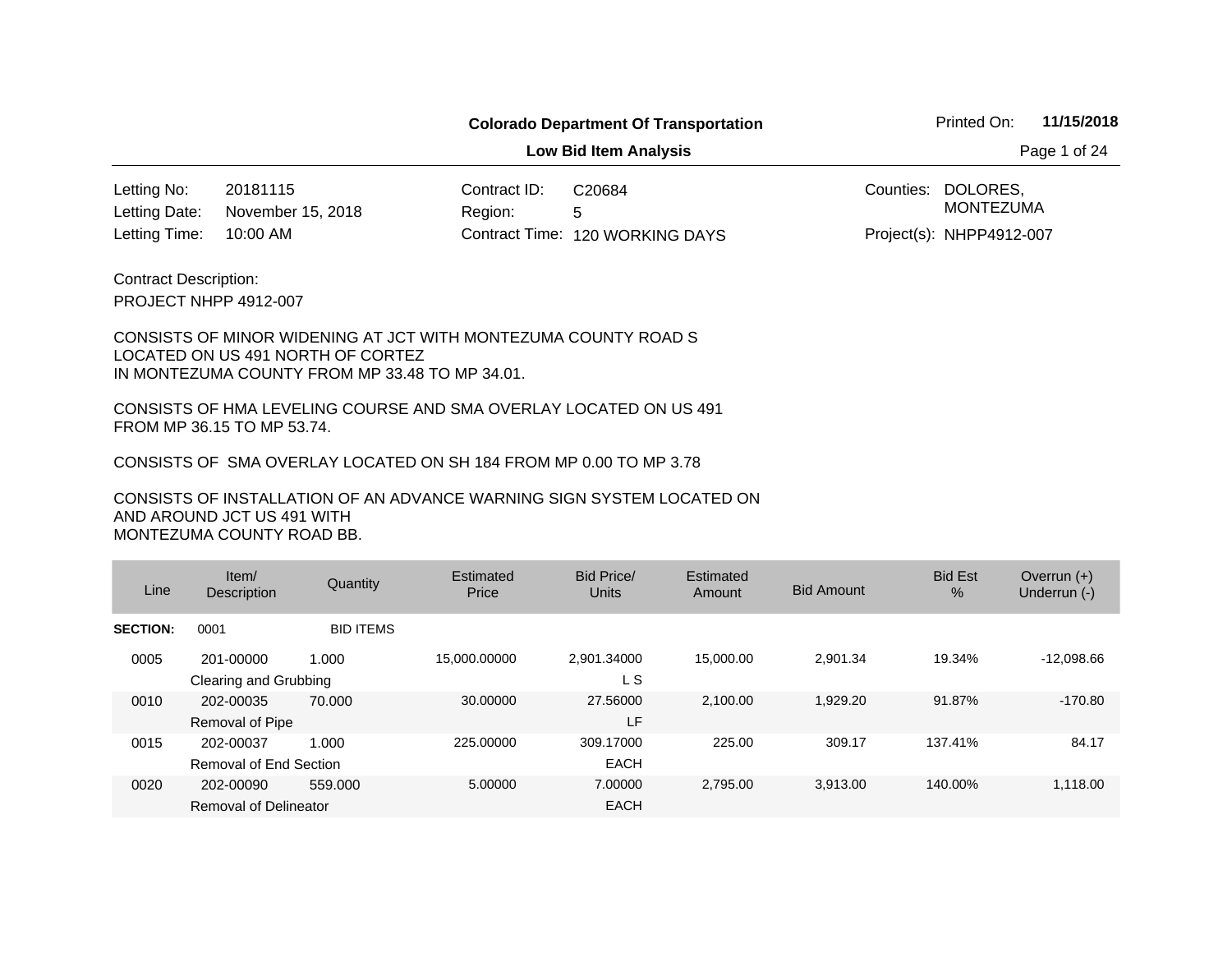**Low Bid Item Analysis Page 2 of 24** 

20181115 Contract ID: 10:00 AM November 15, 2018 Letting No: Letting Date:

Region: 5 120 WORKING DAYS Letting Time: Contract Time:C20684

Counties: DOLORES, Project(s): NHPP4912-007 MONTEZUMA

PROJECT NHPP 4912-007 Contract Description:

#### CONSISTS OF MINOR WIDENING AT JCT WITH MONTEZUMA COUNTY ROAD S LOCATED ON US 491 NORTH OF CORTEZ IN MONTEZUMA COUNTY FROM MP 33.48 TO MP 34.01.

CONSISTS OF HMA LEVELING COURSE AND SMA OVERLAY LOCATED ON US 491 FROM MP 36.15 TO MP 53.74.

CONSISTS OF SMA OVERLAY LOCATED ON SH 184 FROM MP 0.00 TO MP 3.78

| Line            | Item/<br>Description                          | Quantity         | Estimated<br>Price | Bid Price/<br>Units      | Estimated<br>Amount | <b>Bid Amount</b> | <b>Bid Est</b><br>$\frac{0}{0}$ | Overrun $(+)$<br>Underrun (-) |
|-----------------|-----------------------------------------------|------------------|--------------------|--------------------------|---------------------|-------------------|---------------------------------|-------------------------------|
| <b>SECTION:</b> | 0001                                          | <b>BID ITEMS</b> |                    |                          |                     |                   |                                 |                               |
| 0025            | 202-00220<br>Removal of Asphalt Mat           | 636,000          | 40.00000           | 21.24000<br><b>SY</b>    | 25.440.00           | 13.508.64         | 53.10%                          | $-11,931.36$                  |
| 0030            | 202-00240<br>Removal of Asphalt Mat (Planing) | 7.442.000        | 3.00000            | 3.99000<br><b>SY</b>     | 22.326.00           | 29,693.58         | 133.00%                         | 7,367.58                      |
| 0035            | 202-00810<br>Removal of Ground Sign           | 61.000           | 150.00000          | 135,40000<br><b>EACH</b> | 9,150.00            | 8.259.40          | 90.27%                          | $-890.60$                     |
| 0040            | 202-00821<br>Removal of Sign Panel            | 150.000          | 35,00000           | 30,00000<br><b>EACH</b>  | 5.250.00            | 4.500.00          | 85.71%                          | $-750.00$                     |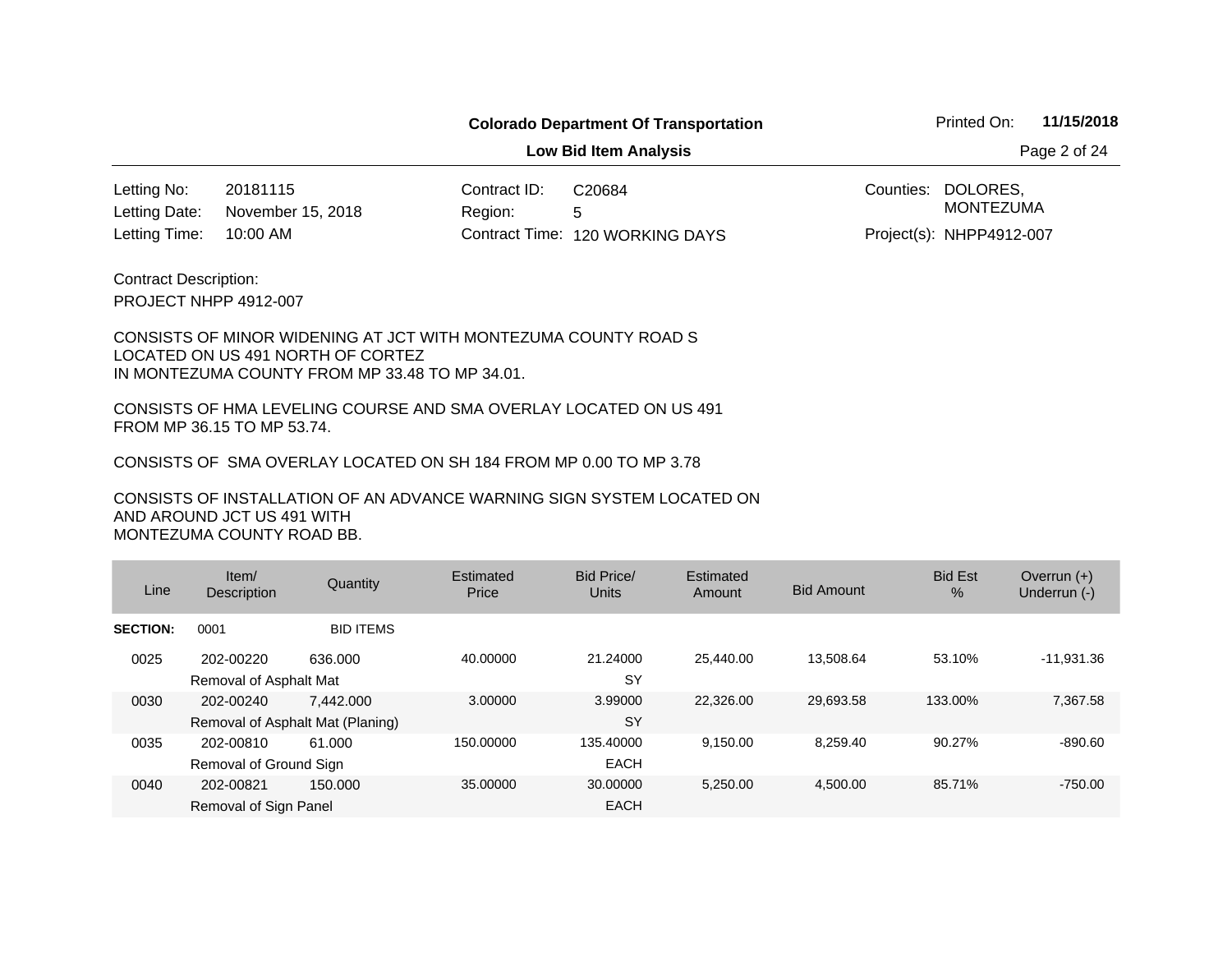**Low Bid Item Analysis Page 3 of 24** 

20181115 Contract ID: 10:00 AM November 15, 2018 Letting No: Letting Date:

Region: 5 120 WORKING DAYS Letting Time: Contract Time:C20684

Counties: DOLORES, Project(s): NHPP4912-007 MONTEZUMA

PROJECT NHPP 4912-007 Contract Description:

#### CONSISTS OF MINOR WIDENING AT JCT WITH MONTEZUMA COUNTY ROAD S LOCATED ON US 491 NORTH OF CORTEZ IN MONTEZUMA COUNTY FROM MP 33.48 TO MP 34.01.

CONSISTS OF HMA LEVELING COURSE AND SMA OVERLAY LOCATED ON US 491 FROM MP 36.15 TO MP 53.74.

CONSISTS OF SMA OVERLAY LOCATED ON SH 184 FROM MP 0.00 TO MP 3.78

| Line            | Item/<br><b>Description</b>       | Quantity                                                 | Estimated<br>Price | Bid Price/<br>Units        | Estimated<br>Amount | <b>Bid Amount</b> | <b>Bid Est</b><br>$\%$ | Overrun $(+)$<br>Underrun (-) |
|-----------------|-----------------------------------|----------------------------------------------------------|--------------------|----------------------------|---------------------|-------------------|------------------------|-------------------------------|
| <b>SECTION:</b> | 0001                              | <b>BID ITEMS</b>                                         |                    |                            |                     |                   |                        |                               |
| 0045            | 202-04002<br><b>Clean Culvert</b> | 3.000                                                    | 4.000.00000        | 2,366.27000<br><b>EACH</b> | 12,000.00           | 7,098.81          | 59.16%                 | $-4,901.19$                   |
| 0050            | 203-00010                         | 2.953.000<br>Unclassified Excavation (Complete In Place) | 50.00000           | 23.35000<br>CY             | 147.650.00          | 68,952.55         | 46.70%                 | $-78,697.45$                  |
| 0055            | 203-00050<br>Unsuitable Material  | 35,000                                                   | 50.00000           | 68.81000<br>CY             | 1.750.00            | 2,408.35          | 137.62%                | 658.35                        |
| 0060            | 203-01500<br><b>Blading</b>       | 40,000                                                   | 150.00000          | 121.11000<br><b>HOUR</b>   | 6,000.00            | 4.844.40          | 80.74%                 | $-1,155.60$                   |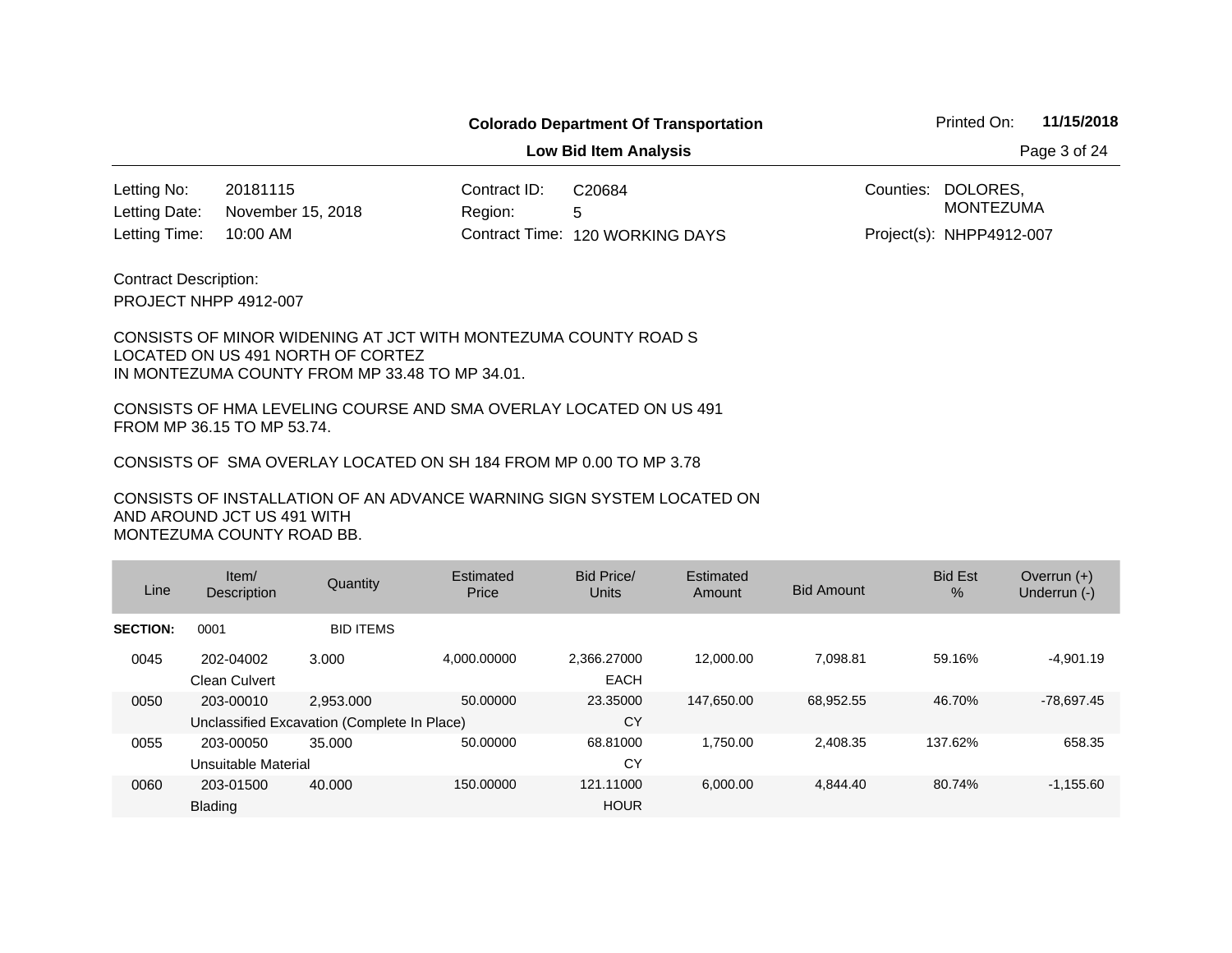**Low Bid Item Analysis Page 4 of 24** 

20181115 Contract ID: 10:00 AM November 15, 2018 Letting No: Letting Date:

Region: 5 120 WORKING DAYS Letting Time: Contract Time:C20684

Counties: DOLORES, Project(s): NHPP4912-007 MONTEZUMA

PROJECT NHPP 4912-007 Contract Description:

#### CONSISTS OF MINOR WIDENING AT JCT WITH MONTEZUMA COUNTY ROAD S LOCATED ON US 491 NORTH OF CORTEZ IN MONTEZUMA COUNTY FROM MP 33.48 TO MP 34.01.

CONSISTS OF HMA LEVELING COURSE AND SMA OVERLAY LOCATED ON US 491 FROM MP 36.15 TO MP 53.74.

CONSISTS OF SMA OVERLAY LOCATED ON SH 184 FROM MP 0.00 TO MP 3.78

| Line            | Item/<br><b>Description</b>            | Quantity         | Estimated<br>Price | Bid Price/<br>Units      | Estimated<br>Amount | <b>Bid Amount</b> | <b>Bid Est</b><br>$\frac{0}{0}$ | Overrun $(+)$<br>Underrun (-) |
|-----------------|----------------------------------------|------------------|--------------------|--------------------------|---------------------|-------------------|---------------------------------|-------------------------------|
| <b>SECTION:</b> | 0001                                   | <b>BID ITEMS</b> |                    |                          |                     |                   |                                 |                               |
| 0065            | 203-01582<br>Truck (Dump)              | 10.000           | 85.00000           | 156.88000<br><b>HOUR</b> | 850.00              | 1.568.80          | 184.56%                         | 718.80                        |
| 0070            | 203-01594<br><b>Combination Loader</b> | 20.000           | 120,00000          | 99.44000<br><b>HOUR</b>  | 2.400.00            | 1.988.80          | 82.87%                          | $-411.20$                     |
| 0075            | 203-01597<br>Potholing                 | 8.000            | 500.00000          | 327,50000<br><b>HOUR</b> | 4.000.00            | 2.620.00          | 65.50%                          | $-1,380.00$                   |
| 0080            | 203-02330<br>Laborer                   | 40.000           | 60.00000           | 36.35000<br><b>HOUR</b>  | 2,400.00            | 1.454.00          | 60.58%                          | $-946.00$                     |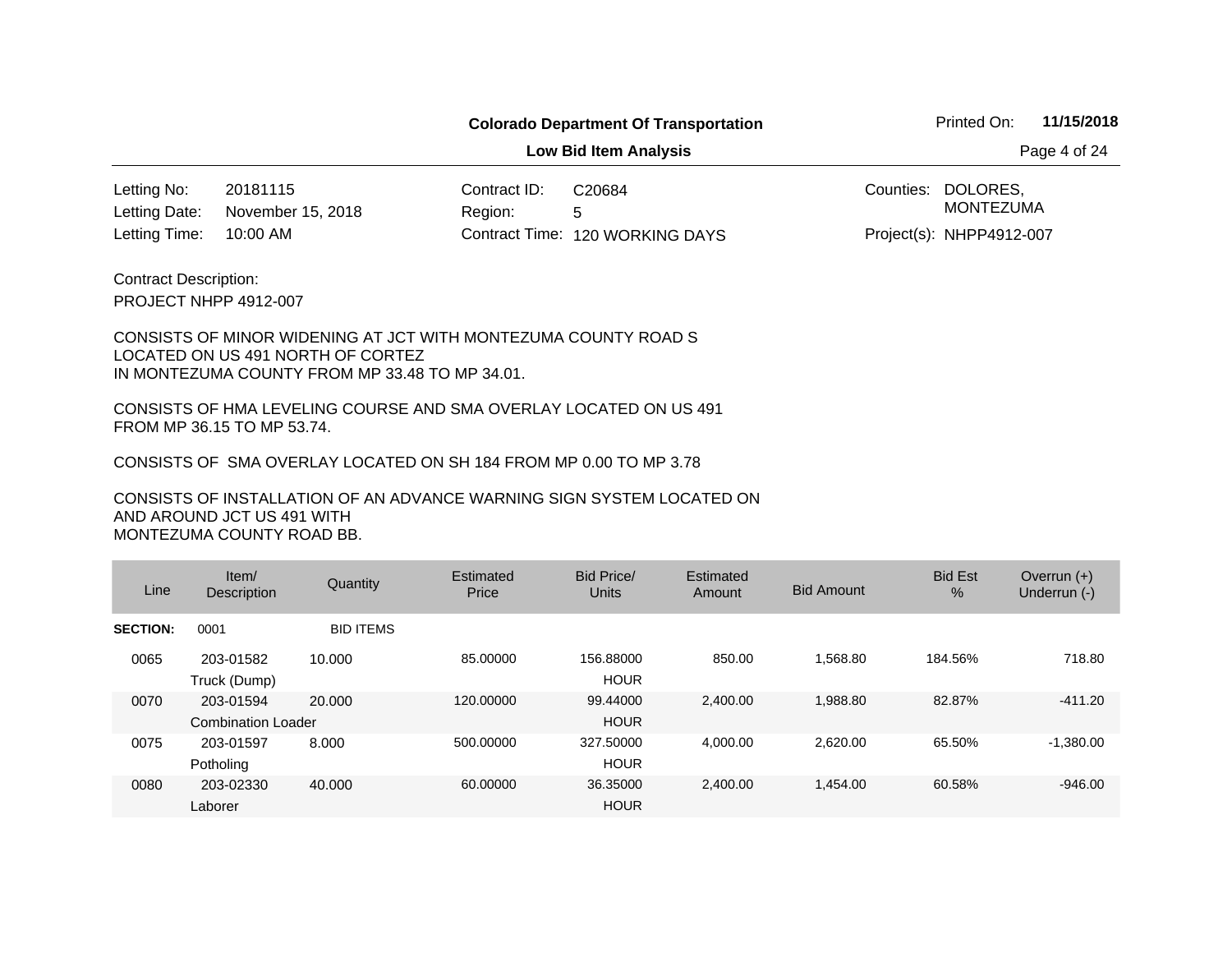**Low Bid Item Analysis Page 5 of 24** 

20181115 Contract ID: 10:00 AM November 15, 2018 Letting No: Letting Date:

Region: 5 120 WORKING DAYS Letting Time: Contract Time:C20684

Counties: DOLORES, Project(s): NHPP4912-007 MONTEZUMA

PROJECT NHPP 4912-007 Contract Description:

#### CONSISTS OF MINOR WIDENING AT JCT WITH MONTEZUMA COUNTY ROAD S LOCATED ON US 491 NORTH OF CORTEZ IN MONTEZUMA COUNTY FROM MP 33.48 TO MP 34.01.

CONSISTS OF HMA LEVELING COURSE AND SMA OVERLAY LOCATED ON US 491 FROM MP 36.15 TO MP 53.74.

CONSISTS OF SMA OVERLAY LOCATED ON SH 184 FROM MP 0.00 TO MP 3.78

| Line            | Item/<br>Description                      | Quantity                                           | Estimated<br>Price | Bid Price/<br>Units | Estimated<br>Amount | <b>Bid Amount</b> | <b>Bid Est</b><br>$\frac{0}{0}$ | Overrun $(+)$<br>Underrun (-) |
|-----------------|-------------------------------------------|----------------------------------------------------|--------------------|---------------------|---------------------|-------------------|---------------------------------|-------------------------------|
| <b>SECTION:</b> | 0001                                      | <b>BID ITEMS</b>                                   |                    |                     |                     |                   |                                 |                               |
| 0085            | 206-00000<br><b>Structure Excavation</b>  | 51.000                                             | 75.00000           | 36.22000<br>CY      | 3,825.00            | 1.847.22          | 48.29%                          | $-1,977.78$                   |
| 0090            | 206-00060                                 | 38,000<br>Structure Backfill (Special) (Flow-Fill) | 120.00000          | 161.02000<br>CY     | 4,560.00            | 6.118.76          | 134.18%                         | 1,558.76                      |
| 0095            | 207-00210<br>Stockpile Topsoil            | 158.000                                            | 15.00000           | 40.44000<br>CY      | 2.370.00            | 6,389.52          | 269.60%                         | 4,019.52                      |
| 0100            | 208-00002<br>Erosion Log Type 1 (12 Inch) | 600.000                                            | 6.00000            | 4.16000<br>LF       | 3,600.00            | 2,496.00          | 69.33%                          | $-1,104.00$                   |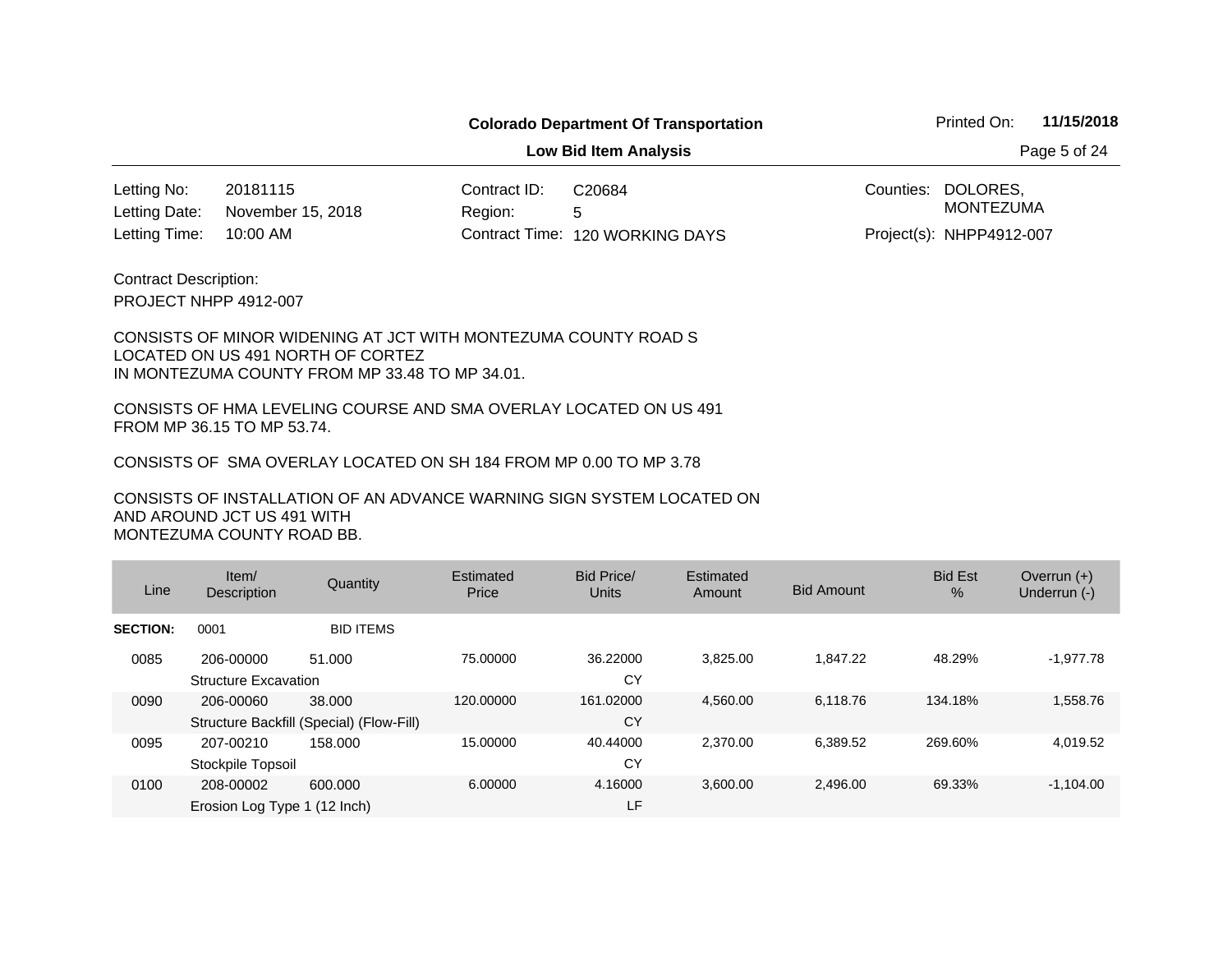**Low Bid Item Analysis Page 6 of 24** 

20181115 Contract ID: 10:00 AM 120 WORKING DAYS Letting Time: Contract Time:November 15, 2018 Letting No: Letting Date:

Region: 5 C20684

Counties: DOLORES, Project(s): NHPP4912-007 MONTEZUMA

PROJECT NHPP 4912-007 Contract Description:

#### CONSISTS OF MINOR WIDENING AT JCT WITH MONTEZUMA COUNTY ROAD S LOCATED ON US 491 NORTH OF CORTEZ IN MONTEZUMA COUNTY FROM MP 33.48 TO MP 34.01.

CONSISTS OF HMA LEVELING COURSE AND SMA OVERLAY LOCATED ON US 491 FROM MP 36.15 TO MP 53.74.

CONSISTS OF SMA OVERLAY LOCATED ON SH 184 FROM MP 0.00 TO MP 3.78

| Line            | Item/<br><b>Description</b>             | Quantity                                           | Estimated<br>Price | Bid Price/<br>Units        | Estimated<br>Amount | <b>Bid Amount</b> | <b>Bid Est</b><br>$\%$ | Overrun $(+)$<br>Underrun (-) |
|-----------------|-----------------------------------------|----------------------------------------------------|--------------------|----------------------------|---------------------|-------------------|------------------------|-------------------------------|
| <b>SECTION:</b> | 0001                                    | <b>BID ITEMS</b>                                   |                    |                            |                     |                   |                        |                               |
| 0105            | 208-00020<br>Silt Fence                 | 1.230.000                                          | 2.00000            | 1.82000<br>LF              | 2.460.00            | 2.238.60          | 91.00%                 | $-221.40$                     |
| 0110            | 208-00045<br>Concrete Washout Structure | 2.000                                              | 900.00000          | 700.34000<br><b>EACH</b>   | 1.800.00            | 1.400.68          | 77.82%                 | $-399.32$                     |
| 0115            | 208-00070<br>Vehicle Tracking Pad       | 1.000                                              | 2.000.00000        | 2.004.48000<br><b>EACH</b> | 2.000.00            | 2.004.48          | 100.22%                | 4.48                          |
| 0120            | 208-00103                               | 10.000<br>Removal and Disposal of Sediment (Labor) | 60.00000           | 54.00000<br><b>HOUR</b>    | 600.00              | 540.00            | 90.00%                 | $-60.00$                      |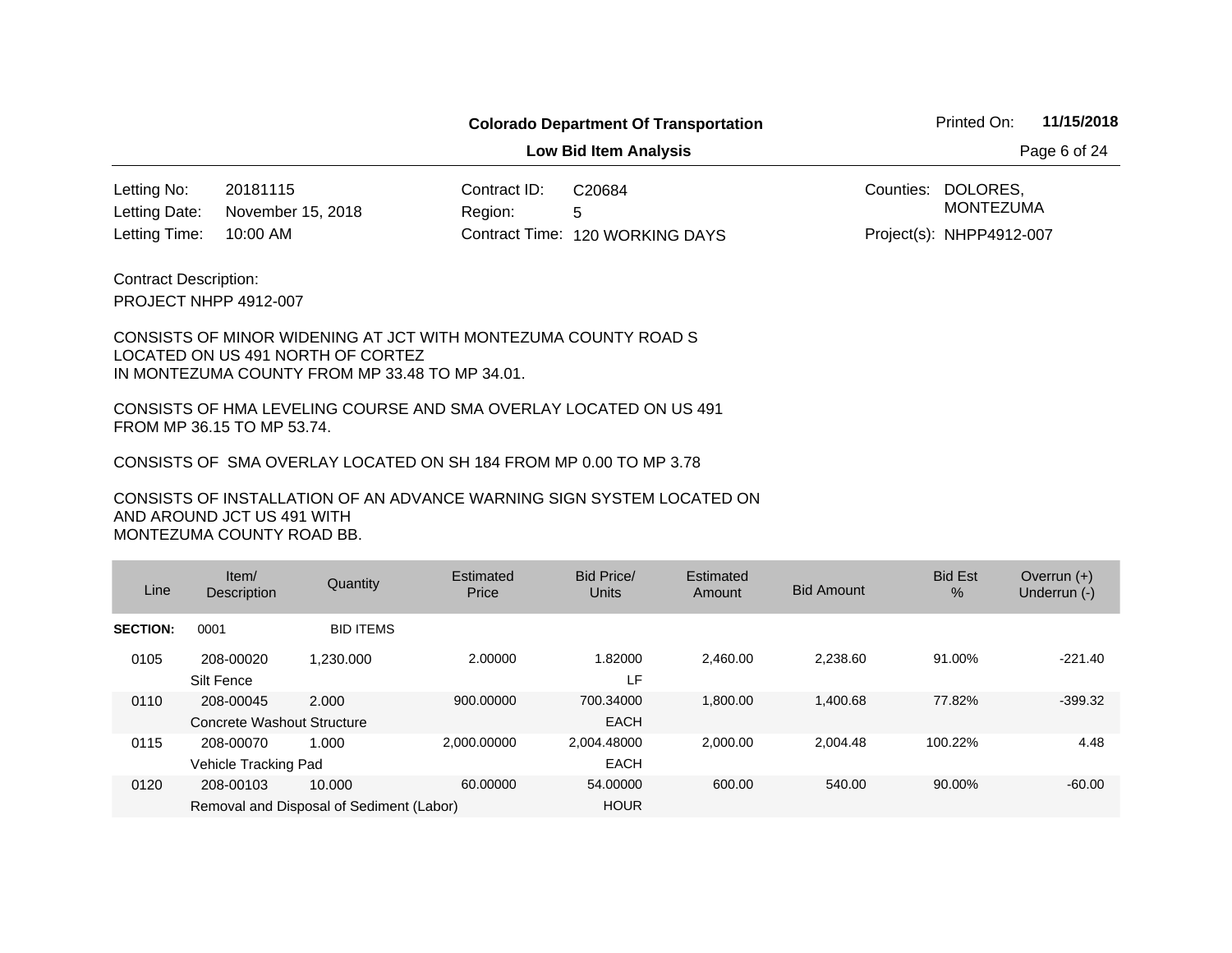**Low Bid Item Analysis Page 7 of 24** 

20181115 Contract ID: 10:00 AM November 15, 2018 Letting No: Letting Date:

Region: 5 120 WORKING DAYS Letting Time: Contract Time:C20684

Counties: DOLORES, Project(s): NHPP4912-007 MONTEZUMA

PROJECT NHPP 4912-007 Contract Description:

#### CONSISTS OF MINOR WIDENING AT JCT WITH MONTEZUMA COUNTY ROAD S LOCATED ON US 491 NORTH OF CORTEZ IN MONTEZUMA COUNTY FROM MP 33.48 TO MP 34.01.

CONSISTS OF HMA LEVELING COURSE AND SMA OVERLAY LOCATED ON US 491 FROM MP 36.15 TO MP 53.74.

CONSISTS OF SMA OVERLAY LOCATED ON SH 184 FROM MP 0.00 TO MP 3.78

| Line            | Item/<br><b>Description</b>                    | Quantity                                               | Estimated<br>Price | Bid Price/<br>Units      | Estimated<br>Amount | <b>Bid Amount</b> | <b>Bid Est</b><br>$\%$ | Overrun $(+)$<br>Underrun (-) |
|-----------------|------------------------------------------------|--------------------------------------------------------|--------------------|--------------------------|---------------------|-------------------|------------------------|-------------------------------|
| <b>SECTION:</b> | 0001                                           | <b>BID ITEMS</b>                                       |                    |                          |                     |                   |                        |                               |
| 0125            | 208-00105                                      | 10.000<br>Removal and Disposal of Sediment (Equipment) | 130.00000          | 136,80000<br><b>HOUR</b> | 1,300.00            | 1.368.00          | 105.23%                | 68.00                         |
| 0130            | 208-00106<br>Sweeping (Sediment Removal)       | 40,000                                                 | 140.00000          | 195.32000<br><b>HOUR</b> | 5,600.00            | 7.812.80          | 139.51%                | 2,212.80                      |
| 0135            | 208-00207<br><b>Erosion Control Management</b> | 30.000                                                 | 180.00000          | 682.66000<br>DAY         | 5,400.00            | 20.479.80         | 379.26%                | 15,079.80                     |
| 0140            | 210-00012<br>Reset Mailbox Structure (Type 2)  | 3.000                                                  | 450.00000          | 400.00000<br><b>EACH</b> | 1,350.00            | 1,200.00          | 88.89%                 | $-150.00$                     |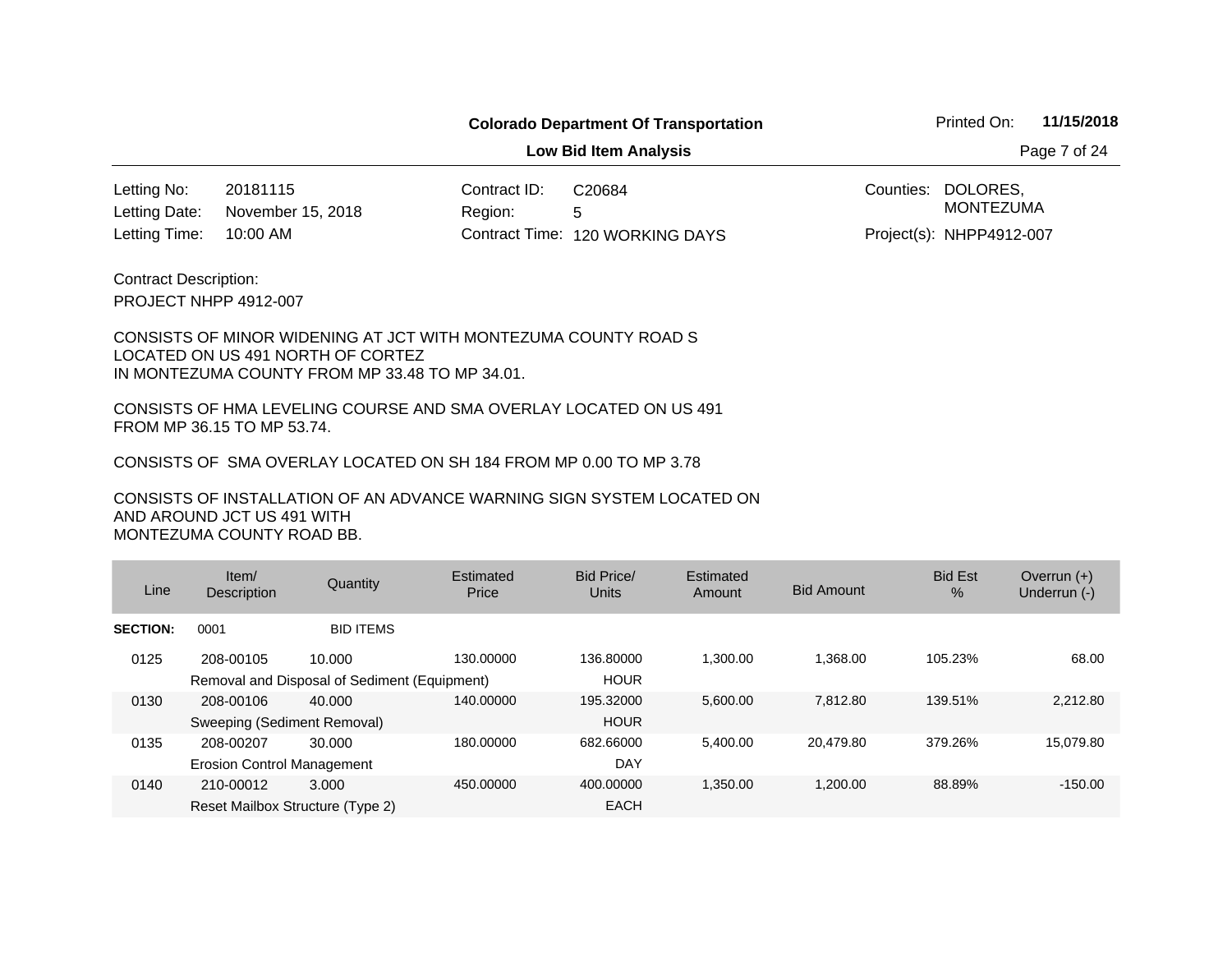**Low Bid Item Analysis Page 8 of 24** 

20181115 Contract ID: 10:00 AM 120 WORKING DAYS Letting Time: Contract Time:November 15, 2018 Letting No: Letting Date:

Region: 5 C20684

Counties: DOLORES, Project(s): NHPP4912-007 MONTEZUMA

PROJECT NHPP 4912-007 Contract Description:

#### CONSISTS OF MINOR WIDENING AT JCT WITH MONTEZUMA COUNTY ROAD S LOCATED ON US 491 NORTH OF CORTEZ IN MONTEZUMA COUNTY FROM MP 33.48 TO MP 34.01.

CONSISTS OF HMA LEVELING COURSE AND SMA OVERLAY LOCATED ON US 491 FROM MP 36.15 TO MP 53.74.

CONSISTS OF SMA OVERLAY LOCATED ON SH 184 FROM MP 0.00 TO MP 3.78

| Line            | Item/<br><b>Description</b>                   | Quantity         | Estimated<br>Price | Bid Price/<br>Units      | Estimated<br>Amount | <b>Bid Amount</b> | <b>Bid Est</b><br>$\%$ | Overrun $(+)$<br>Underrun (-) |
|-----------------|-----------------------------------------------|------------------|--------------------|--------------------------|---------------------|-------------------|------------------------|-------------------------------|
| <b>SECTION:</b> | 0001                                          | <b>BID ITEMS</b> |                    |                          |                     |                   |                        |                               |
| 0145            | 210-00014<br>Reset Mailbox Structure (Type 4) | 44.000           | 500.00000          | 600.00000<br><b>EACH</b> | 22,000.00           | 26,400.00         | 120.00%                | 4,400.00                      |
| 0150            | 210-00810<br>Reset Ground Sign                | 1.000            | 400.00000          | 270,00000<br><b>EACH</b> | 400.00              | 270.00            | 67.50%                 | $-130.00$                     |
| 0155            | 210-04200<br>Adjust Guardrail                 | 2.975.000        | 10.00000           | 10.00000<br>LF.          | 29.750.00           | 29.750.00         | 100.00%                | 0.00                          |
| 0160            | 212-00006<br>Seeding (Native)                 | 1.000            | 3,000.00000        | 778.92000<br><b>ACRE</b> | 3,000.00            | 778.92            | 25.96%                 | $-2,221.08$                   |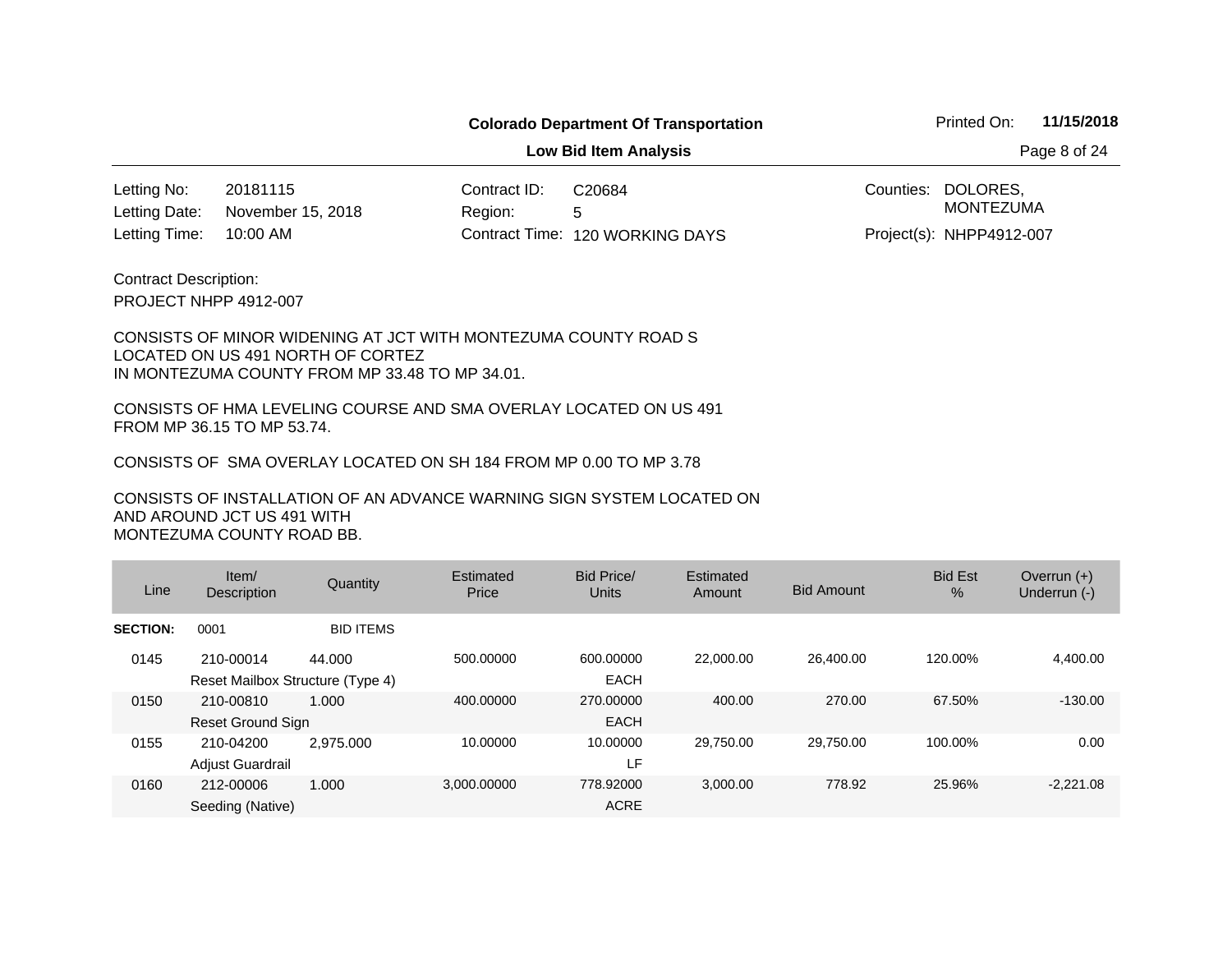**Low Bid Item Analysis Page 9 of 24** 

20181115 Contract ID: 10:00 AM November 15, 2018 Letting No: Letting Date:

Region: 5 120 WORKING DAYS Letting Time: Contract Time:C20684

Counties: DOLORES, Project(s): NHPP4912-007 MONTEZUMA

PROJECT NHPP 4912-007 Contract Description:

#### CONSISTS OF MINOR WIDENING AT JCT WITH MONTEZUMA COUNTY ROAD S LOCATED ON US 491 NORTH OF CORTEZ IN MONTEZUMA COUNTY FROM MP 33.48 TO MP 34.01.

CONSISTS OF HMA LEVELING COURSE AND SMA OVERLAY LOCATED ON US 491 FROM MP 36.15 TO MP 53.74.

CONSISTS OF SMA OVERLAY LOCATED ON SH 184 FROM MP 0.00 TO MP 3.78

| Line            | Item/<br><b>Description</b>             | Quantity                                          | Estimated<br>Price | Bid Price/<br><b>Units</b> | Estimated<br>Amount | <b>Bid Amount</b> | <b>Bid Est</b><br>$\%$ | Overrun $(+)$<br>Underrun (-) |
|-----------------|-----------------------------------------|---------------------------------------------------|--------------------|----------------------------|---------------------|-------------------|------------------------|-------------------------------|
| <b>SECTION:</b> | 0001                                    | <b>BID ITEMS</b>                                  |                    |                            |                     |                   |                        |                               |
| 0165            | 212-00032<br>Soil Conditioning          | 1.000                                             | 5,000.00000        | 6,606.30000<br><b>ACRE</b> | 5,000.00            | 6,606.30          | 132.13%                | .606.30                       |
| 0170            | 213-00004<br>Mulching (Weed Free Straw) | 1.000                                             | 2.500.00000        | 1,382.40000<br><b>ACRE</b> | 2,500.00            | 1,382.40          | 55.30%                 | $-1,117.60$                   |
| 0175            | 213-00061<br><b>Mulch Tackifier</b>     | 100.000                                           | 10.00000           | 5.82000<br>LВ              | 1,000.00            | 582.00            | 58.20%                 | $-418.00$                     |
| 0180            | 216-00201<br>(Biodegradable Class 1)    | 270.000<br>Soil Retention Blanket (Straw-Coconut) | 7.00000            | 3.19000<br>SY              | 1,890.00            | 861.30            | 45.57%                 | $-1,028.70$                   |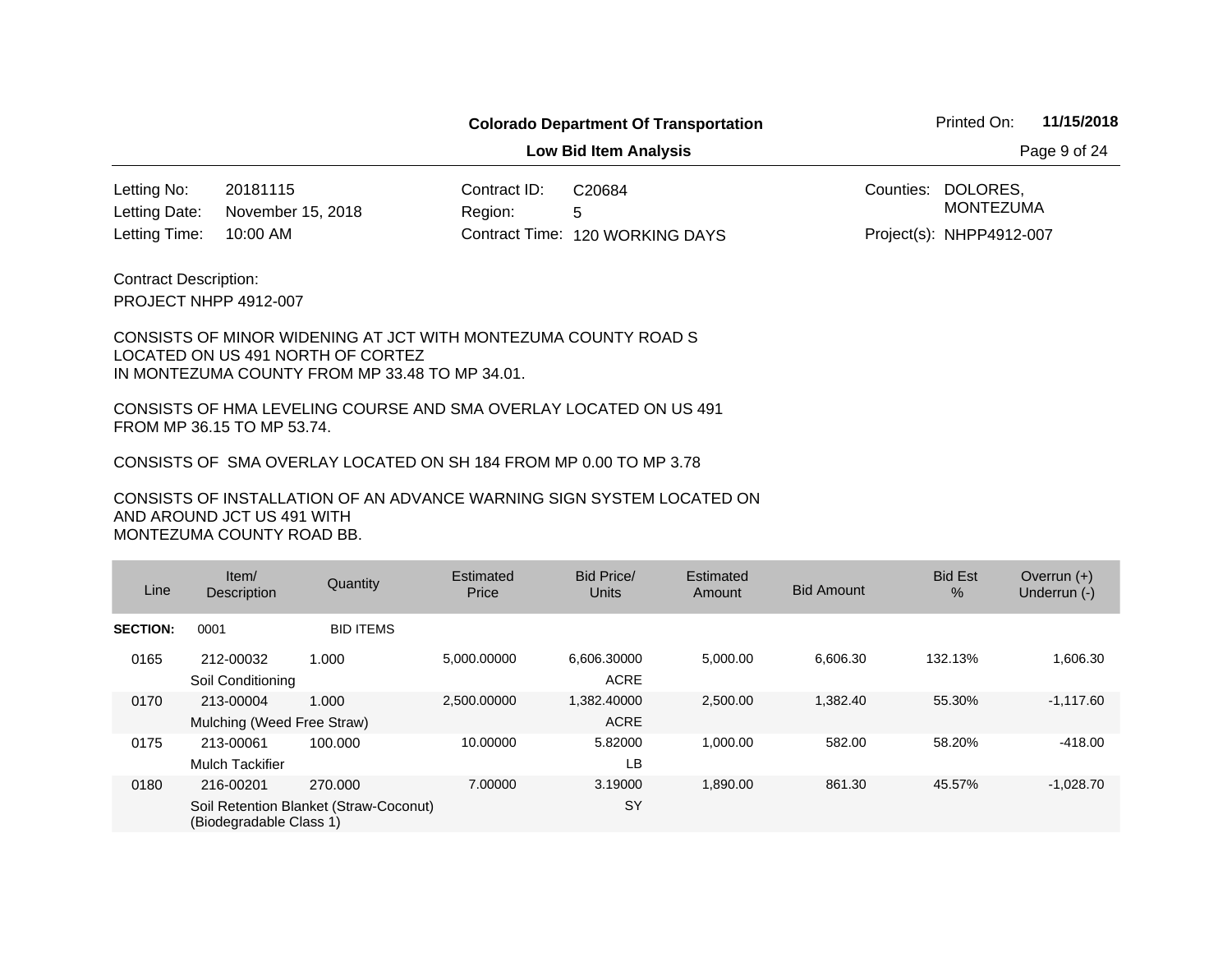**Low Bid Item Analysis Page 10 of 24** 

20181115 Contract ID: 10:00 AM November 15, 2018 Letting No: Letting Date:

Region: 5 120 WORKING DAYS Letting Time: Contract Time:C20684

Counties: DOLORES, MONTEZUMA

Project(s): NHPP4912-007

PROJECT NHPP 4912-007 Contract Description:

#### CONSISTS OF MINOR WIDENING AT JCT WITH MONTEZUMA COUNTY ROAD S LOCATED ON US 491 NORTH OF CORTEZ IN MONTEZUMA COUNTY FROM MP 33.48 TO MP 34.01.

CONSISTS OF HMA LEVELING COURSE AND SMA OVERLAY LOCATED ON US 491 FROM MP 36.15 TO MP 53.74.

CONSISTS OF SMA OVERLAY LOCATED ON SH 184 FROM MP 0.00 TO MP 3.78

| Line            | Item/<br>Description                         | Quantity                                              | Estimated<br>Price | Bid Price/<br>Units    | Estimated<br>Amount | <b>Bid Amount</b> | <b>Bid Est</b><br>$\%$ | Overrun $(+)$<br>Underrun (-) |
|-----------------|----------------------------------------------|-------------------------------------------------------|--------------------|------------------------|---------------------|-------------------|------------------------|-------------------------------|
| <b>SECTION:</b> | 0001                                         | <b>BID ITEMS</b>                                      |                    |                        |                     |                   |                        |                               |
| 0185            | 304-02000<br>Aggregate Base Course (Class 2) | 3.482,000                                             | 35.00000           | 31.08000<br><b>TON</b> | 121.870.00          | 108.220.56        | 88.80%                 | $-13,649.44$                  |
| 0190            | 304-06000<br>Aggregate Base Course (Class 6) | 1.259.000                                             | 60.00000           | 45.20000<br><b>TON</b> | 75.540.00           | 56,906.80         | 75.33%                 | $-18,633.20$                  |
| 0195            | 304-09014<br>Aggregate Base Course (Special) | 7.270.000                                             | 30.00000           | 37.64000<br><b>TON</b> | 218.100.00          | 273.642.80        | 125.47%                | 55,542.80                     |
| 0200            | 403-09221                                    | 46.581.000<br>Stone Matrix Asphalt (Fibers) (Asphalt) | 130.00000          | 112,76000<br>TON       | 6,055,530.00        | 5,252,473.56      | 86.74%                 | $-803.056.44$                 |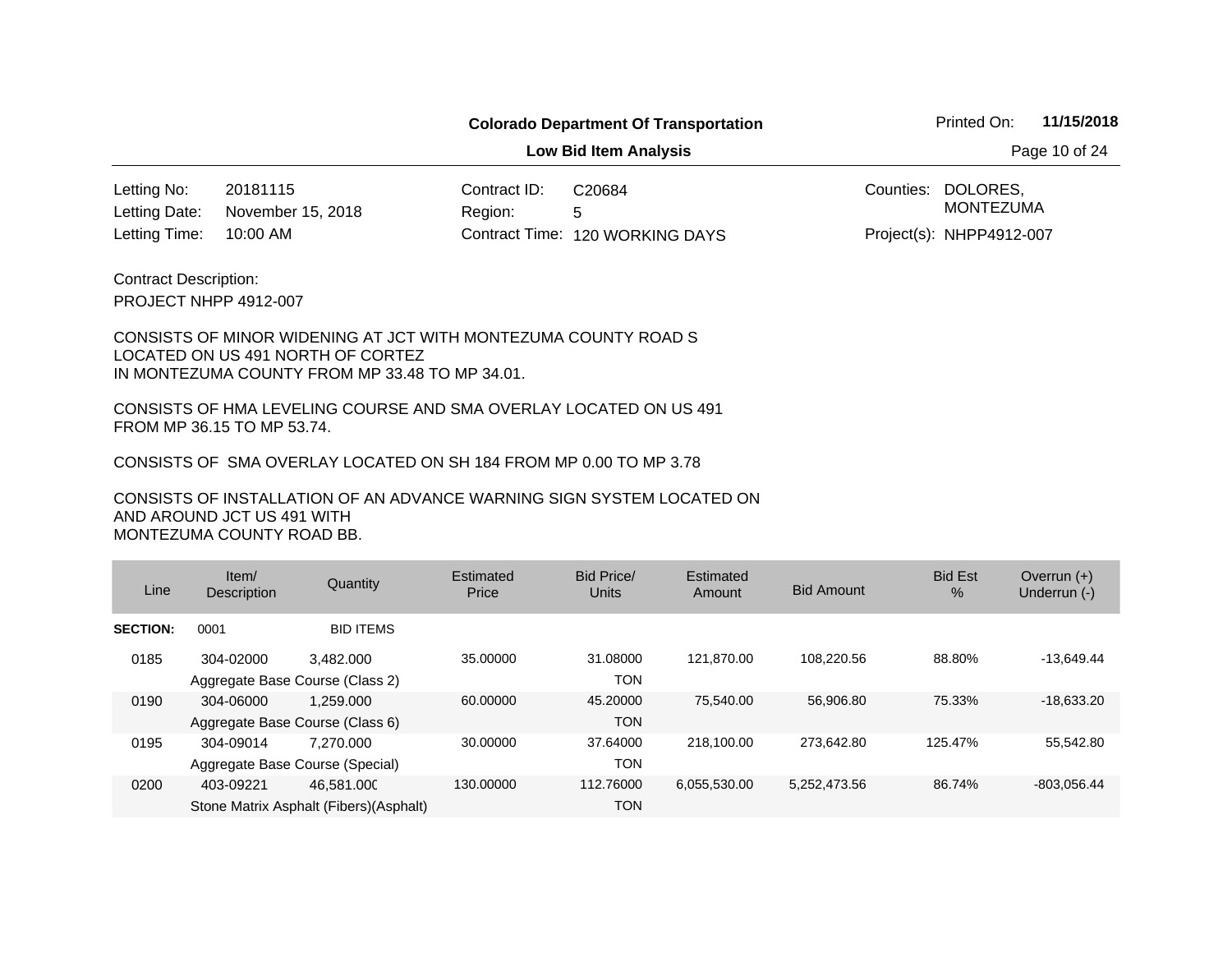**Low Bid Item Analysis Page 11 of 24** 

20181115 Contract ID: 10:00 AM 120 WORKING DAYS Letting Time: Contract Time:November 15, 2018 Letting No: Letting Date:

Region: 5 C20684

Counties: DOLORES, Project(s): NHPP4912-007 MONTEZUMA

PROJECT NHPP 4912-007 Contract Description:

#### CONSISTS OF MINOR WIDENING AT JCT WITH MONTEZUMA COUNTY ROAD S LOCATED ON US 491 NORTH OF CORTEZ IN MONTEZUMA COUNTY FROM MP 33.48 TO MP 34.01.

CONSISTS OF HMA LEVELING COURSE AND SMA OVERLAY LOCATED ON US 491 FROM MP 36.15 TO MP 53.74.

CONSISTS OF SMA OVERLAY LOCATED ON SH 184 FROM MP 0.00 TO MP 3.78

| Line            | Item/<br><b>Description</b>                    | Quantity                                                  | Estimated<br>Price | Bid Price/<br>Units     | Estimated<br>Amount | <b>Bid Amount</b> | <b>Bid Est</b><br>$\frac{9}{6}$ | Overrun $(+)$<br>Underrun (-) |
|-----------------|------------------------------------------------|-----------------------------------------------------------|--------------------|-------------------------|---------------------|-------------------|---------------------------------|-------------------------------|
| <b>SECTION:</b> | 0001                                           | <b>BID ITEMS</b>                                          |                    |                         |                     |                   |                                 |                               |
| 0205            | 403-34721                                      | 4.729.000<br>Hot Mix Asphalt (Grading SX) (75) (PG 58-28) | 80.00000           | 118.33000<br><b>TON</b> | 378.320.00          | 559,582.57        | 147.91%                         | 181,262.57                    |
| 0210            | 403-36721                                      | 35.717.000<br>Hot Mix Asphalt (Grading ST)(75)(PG 58-28)  | 70.00000           | 82.24000<br><b>TON</b>  | 2,500,190.00        | 2,937,366.08      | 117.49%                         | 437,176.08                    |
| 0215            | 411-10255<br>Emulsified Asphalt (Slow-Setting) | 58.697.000                                                | 3.00000            | 2.54000<br>GAL          | 176.091.00          | 149,090.38        | 84.67%                          | $-27,000.62$                  |
| 0220            | 503-00024<br>Drilled Caisson (24 Inch)         | 36,000                                                    | 350,00000          | 229,00000<br>LF         | 12,600.00           | 8,244.00          | 65.43%                          | $-4,356.00$                   |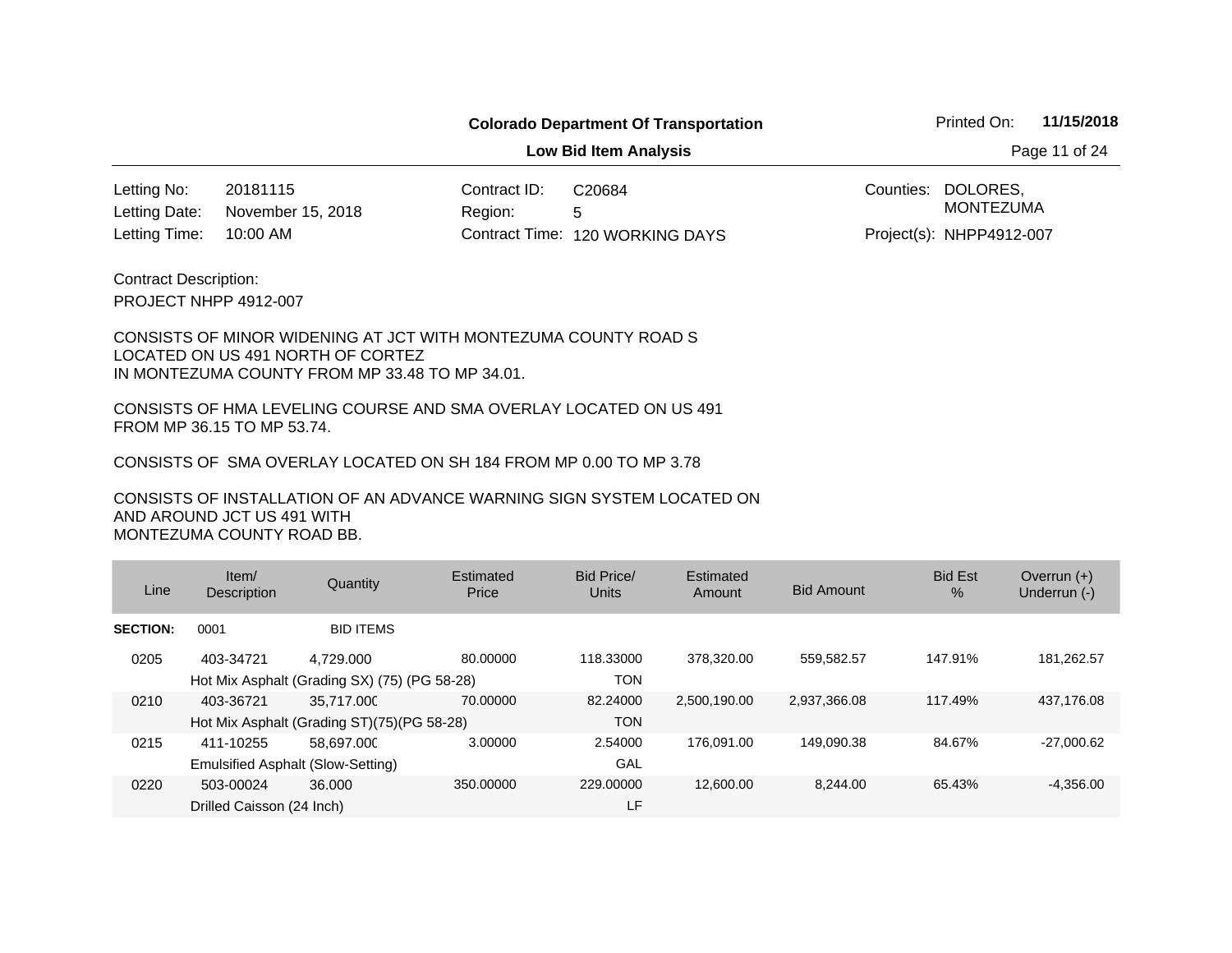**Low Bid Item Analysis Page 12 of 24** 

20181115 Contract ID: 10:00 AM 120 WORKING DAYS Letting Time: Contract Time:November 15, 2018 Letting No: Letting Date:

Region: 5 C20684

Counties: DOLORES, Project(s): NHPP4912-007 MONTEZUMA

PROJECT NHPP 4912-007 Contract Description:

#### CONSISTS OF MINOR WIDENING AT JCT WITH MONTEZUMA COUNTY ROAD S LOCATED ON US 491 NORTH OF CORTEZ IN MONTEZUMA COUNTY FROM MP 33.48 TO MP 34.01.

CONSISTS OF HMA LEVELING COURSE AND SMA OVERLAY LOCATED ON US 491 FROM MP 36.15 TO MP 53.74.

CONSISTS OF SMA OVERLAY LOCATED ON SH 184 FROM MP 0.00 TO MP 3.78

| Line            | Item/<br>Description                       | Quantity         | Estimated<br>Price | Bid Price/<br>Units        | Estimated<br>Amount | <b>Bid Amount</b> | <b>Bid Est</b><br>% | Overrun $(+)$<br>Underrun (-) |
|-----------------|--------------------------------------------|------------------|--------------------|----------------------------|---------------------|-------------------|---------------------|-------------------------------|
| <b>SECTION:</b> | 0001                                       | <b>BID ITEMS</b> |                    |                            |                     |                   |                     |                               |
| 0225            | 603-10180<br>18 Inch Corrugated Steel Pipe | 80.000           | 100.00000          | 69.58000<br>LF.            | 8.000.00            | 5.566.40          | 69.58%              | $-2,433.60$                   |
| 0230            | 603-10360<br>36 Inch Corrugated Steel Pipe | 16.000           | 105.00000          | 258.42000<br>LF            | 1,680.00            | 4.134.72          | 246.11%             | 2,454.72                      |
| 0235            | 603-30018<br>18 Inch Steel End Section     | 2.000            | 300.00000          | 820.87000<br><b>EACH</b>   | 600.00              | 1.641.74          | 273.62%             | 1.041.74                      |
| 0240            | 603-30036<br>36 Inch Steel End Section     | 2.000            | 850.00000          | 1.150.83000<br><b>EACH</b> | 1.700.00            | 2.301.66          | 135.39%             | 601.66                        |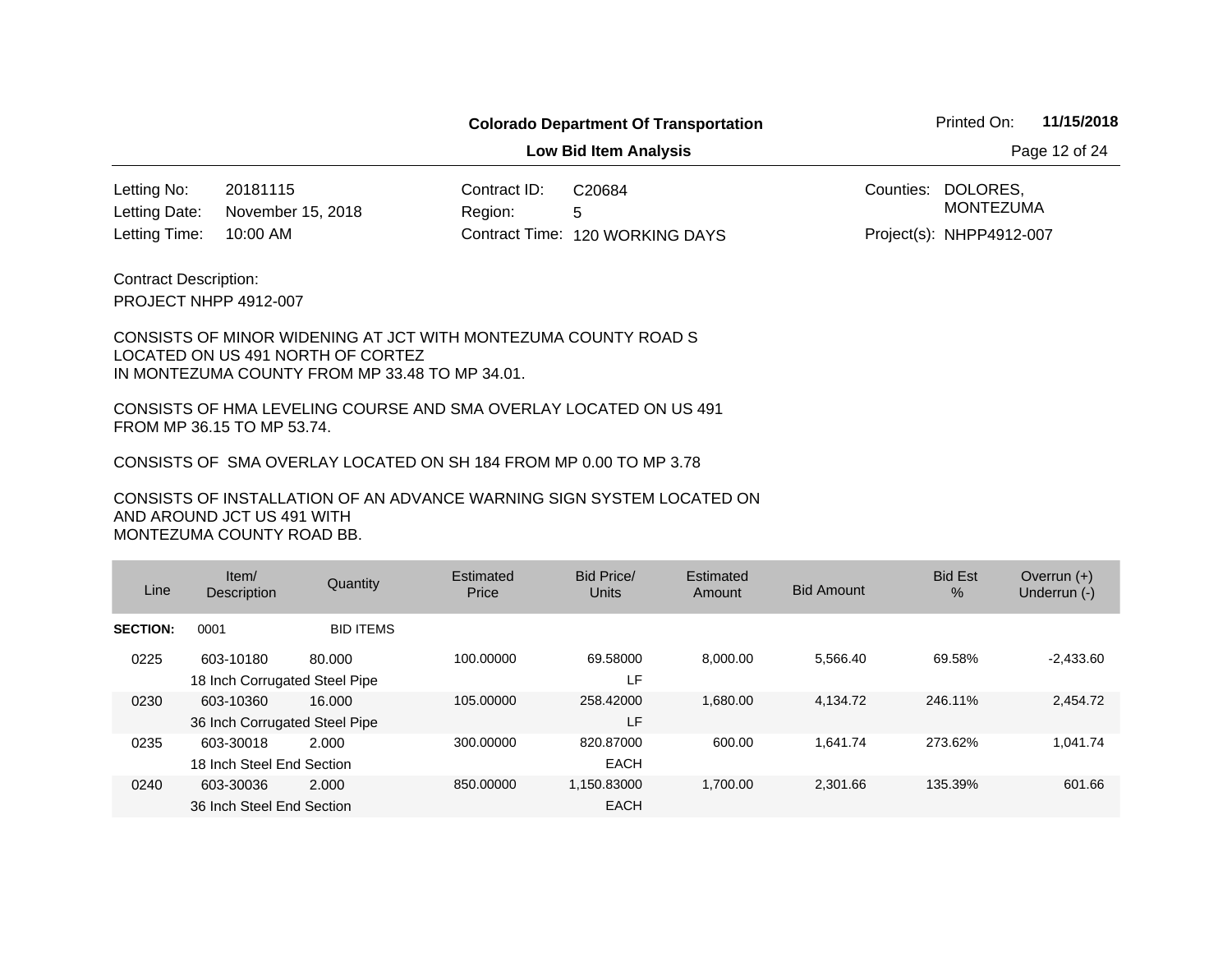**Low Bid Item Analysis Page 13 of 24** 

20181115 Contract ID: 10:00 AM November 15, 2018 Letting No: Letting Date:

Region: 5 120 WORKING DAYS Letting Time: Contract Time:C20684

Counties: DOLORES, Project(s): NHPP4912-007 MONTEZUMA

PROJECT NHPP 4912-007 Contract Description:

#### CONSISTS OF MINOR WIDENING AT JCT WITH MONTEZUMA COUNTY ROAD S LOCATED ON US 491 NORTH OF CORTEZ IN MONTEZUMA COUNTY FROM MP 33.48 TO MP 34.01.

CONSISTS OF HMA LEVELING COURSE AND SMA OVERLAY LOCATED ON US 491 FROM MP 36.15 TO MP 53.74.

CONSISTS OF SMA OVERLAY LOCATED ON SH 184 FROM MP 0.00 TO MP 3.78

| Line            | Item/<br>Description               | Quantity         | Estimated<br>Price | Bid Price/<br><b>Units</b> | Estimated<br>Amount | <b>Bid Amount</b> | <b>Bid Est</b><br>$\frac{0}{0}$ | Overrun $(+)$<br>Underrun (-) |
|-----------------|------------------------------------|------------------|--------------------|----------------------------|---------------------|-------------------|---------------------------------|-------------------------------|
| <b>SECTION:</b> | 0001                               | <b>BID ITEMS</b> |                    |                            |                     |                   |                                 |                               |
| 0245            | 607-11525<br>Fence (Plastic)       | 200.000          | 3.00000            | 2.61000<br>LF              | 600.00              | 522.00            | 87.00%                          | $-78.00$                      |
| 0250            | 612-00001<br>Delineator (Type I)   | 490.000          | 23,00000           | 21.00000<br><b>EACH</b>    | 11.270.00           | 10,290.00         | 91.30%                          | $-980.00$                     |
| 0255            | 612-00002<br>Delineator (Type II)  | 71.000           | 25,00000           | 25,00000<br><b>EACH</b>    | 1.775.00            | 1.775.00          | 100.00%                         | 0.00                          |
| 0260            | 612-00003<br>Delineator (Type III) | 5.000            | 30.00000           | 29,00000<br><b>EACH</b>    | 150.00              | 145.00            | 96.67%                          | $-5.00$                       |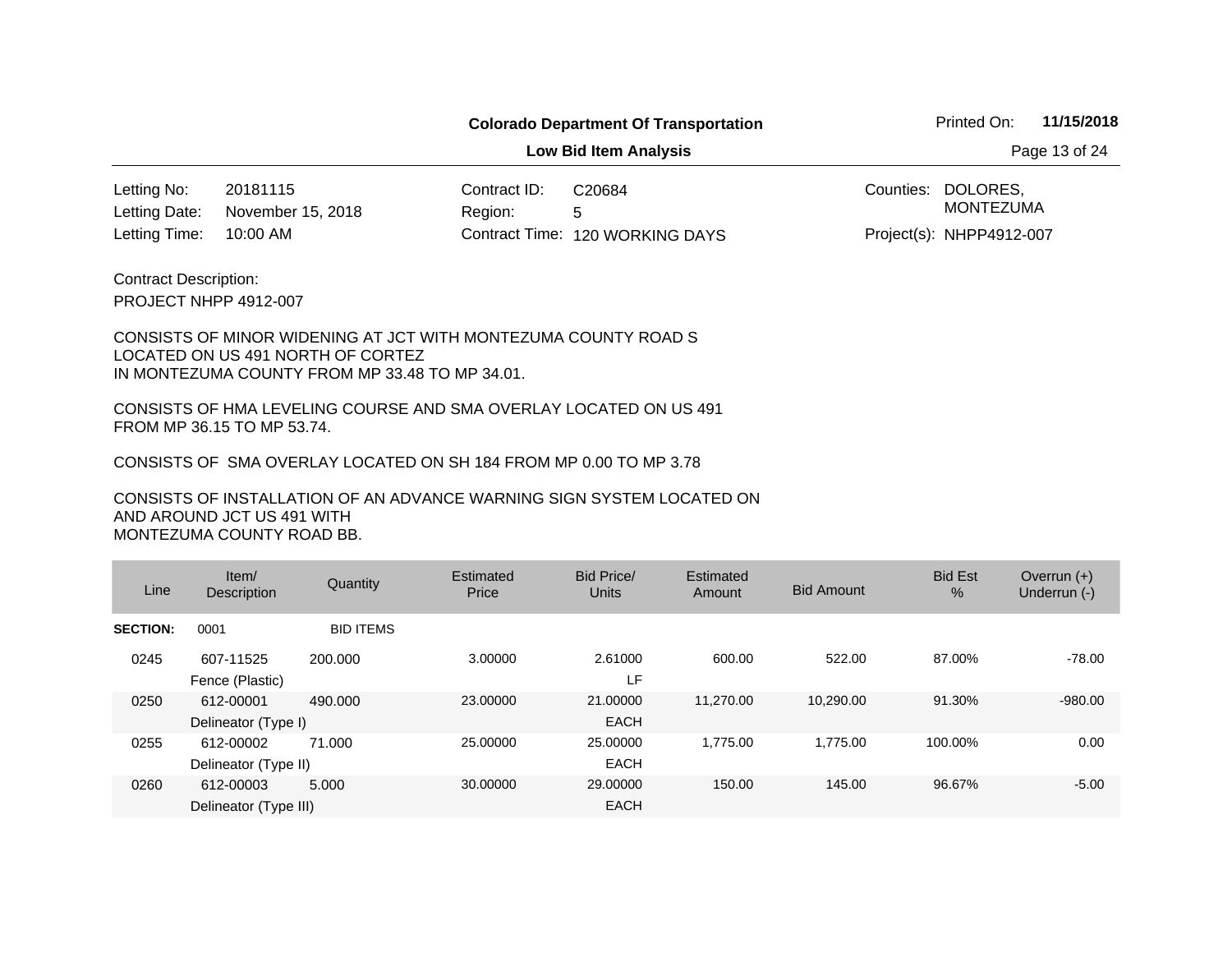**Low Bid Item Analysis Page 14 of 24** 

20181115 Contract ID: 10:00 AM November 15, 2018 Letting No: Letting Date:

Region: 5 120 WORKING DAYS Letting Time: Contract Time:C20684

Counties: DOLORES, MONTEZUMA

Project(s): NHPP4912-007

PROJECT NHPP 4912-007 Contract Description:

#### CONSISTS OF MINOR WIDENING AT JCT WITH MONTEZUMA COUNTY ROAD S LOCATED ON US 491 NORTH OF CORTEZ IN MONTEZUMA COUNTY FROM MP 33.48 TO MP 34.01.

CONSISTS OF HMA LEVELING COURSE AND SMA OVERLAY LOCATED ON US 491 FROM MP 36.15 TO MP 53.74.

CONSISTS OF SMA OVERLAY LOCATED ON SH 184 FROM MP 0.00 TO MP 3.78

| Line            | Item/<br><b>Description</b>                    | Quantity         | Estimated<br>Price | Bid Price/<br>Units      | Estimated<br>Amount | <b>Bid Amount</b> | <b>Bid Est</b><br>$\%$ | Overrun $(+)$<br>Underrun (-) |
|-----------------|------------------------------------------------|------------------|--------------------|--------------------------|---------------------|-------------------|------------------------|-------------------------------|
| <b>SECTION:</b> | 0001                                           | <b>BID ITEMS</b> |                    |                          |                     |                   |                        |                               |
| 0265            | 613-00100<br>1 Inch Electrical Conduit         | 30.000           | 30.00000           | 30.00000<br>LF.          | 900.00              | 900.00            | 100.00%                | 0.00                          |
| 0270            | 613-00206<br>2 Inch Electrical Conduit (Bored) | 270.000          | 40.00000           | 50.00000<br>LF           | 10,800,00           | 13.500.00         | 125.00%                | 2,700.00                      |
| 0275            | 613-07060<br>Pull Box (18"x30"x18") Deep       | 6.000            | 3.000.00000        | 869,00000<br><b>EACH</b> | 18,000,00           | 5.214.00          | 28.97%                 | $-12.786.00$                  |
| 0280            | 613-10000<br>Wiring                            | 1.000            | 10.000.00000       | 3.000.00000<br>L S       | 10.000.00           | 3,000.00          | 30.00%                 | $-7,000.00$                   |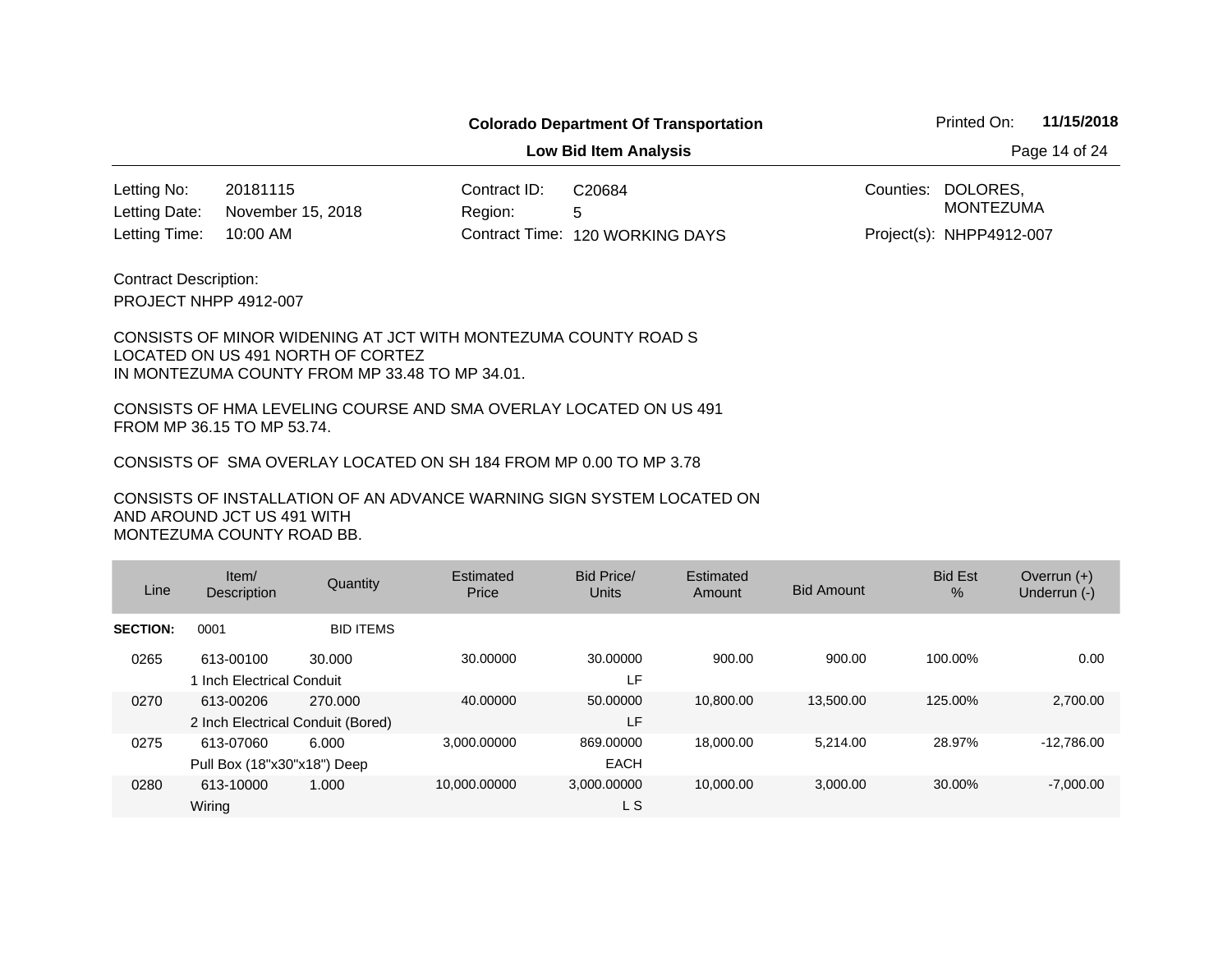**Low Bid Item Analysis Page 15 of 24** 

20181115 Contract ID: 10:00 AM November 15, 2018 Letting No: Letting Date:

Region: 5 120 WORKING DAYS Letting Time: Contract Time:C20684

Counties: DOLORES, MONTEZUMA

Project(s): NHPP4912-007

PROJECT NHPP 4912-007 Contract Description:

#### CONSISTS OF MINOR WIDENING AT JCT WITH MONTEZUMA COUNTY ROAD S LOCATED ON US 491 NORTH OF CORTEZ IN MONTEZUMA COUNTY FROM MP 33.48 TO MP 34.01.

CONSISTS OF HMA LEVELING COURSE AND SMA OVERLAY LOCATED ON US 491 FROM MP 36.15 TO MP 53.74.

CONSISTS OF SMA OVERLAY LOCATED ON SH 184 FROM MP 0.00 TO MP 3.78

| Line            | Item/<br>Description               | Quantity                                            | Estimated<br>Price | Bid Price/<br><b>Units</b> | Estimated<br>Amount | <b>Bid Amount</b> | <b>Bid Est</b><br>$\%$ | Overrun $(+)$<br>Underrun (-) |
|-----------------|------------------------------------|-----------------------------------------------------|--------------------|----------------------------|---------------------|-------------------|------------------------|-------------------------------|
| <b>SECTION:</b> | 0001                               | <b>BID ITEMS</b>                                    |                    |                            |                     |                   |                        |                               |
| 0285            | 614-00011<br>Sign Panel (Class I)  | 558,000                                             | 17.00000           | 18.00000<br><b>SF</b>      | 9.486.00            | 10.044.00         | 105.88%                | 558.00                        |
| 0290            | 614-00012<br>Sign Panel (Class II) | 1.059.000                                           | 22,00000           | 22,00000<br><b>SF</b>      | 23.298.00           | 23.298.00         | 100.00%                | 0.00                          |
| 0295            | 614-01512                          | 535.000<br>Steel Sign Support (2-Inch Round)(Post)  | 12.00000           | 15,00000<br>LF             | 6.420.00            | 8.025.00          | 125.00%                | 1.605.00                      |
| 0300            | 614-01522                          | 46,000<br>Steel Sign Support (2-Inch Round)(Socket) | 120.00000          | 95.00000<br><b>EACH</b>    | 5,520.00            | 4.370.00          | 79.17%                 | $-1,150.00$                   |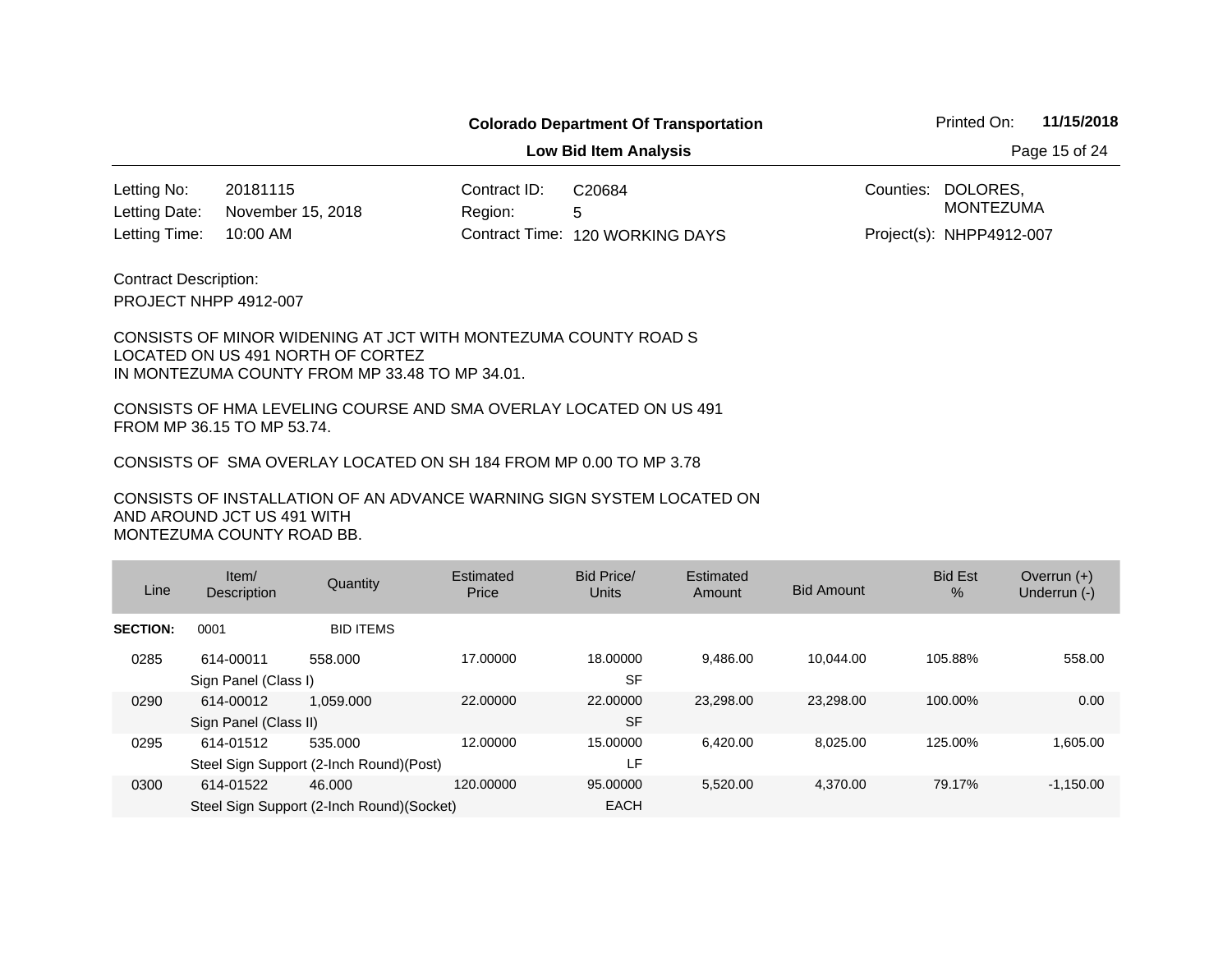**Low Bid Item Analysis Page 16 of 24** 

20181115 Contract ID: 10:00 AM November 15, 2018 Letting No: Letting Date:

Region: 5 120 WORKING DAYS Letting Time: Contract Time:C20684

Counties: DOLORES, Project(s): NHPP4912-007 MONTEZUMA

PROJECT NHPP 4912-007 Contract Description:

#### CONSISTS OF MINOR WIDENING AT JCT WITH MONTEZUMA COUNTY ROAD S LOCATED ON US 491 NORTH OF CORTEZ IN MONTEZUMA COUNTY FROM MP 33.48 TO MP 34.01.

CONSISTS OF HMA LEVELING COURSE AND SMA OVERLAY LOCATED ON US 491 FROM MP 36.15 TO MP 53.74.

CONSISTS OF SMA OVERLAY LOCATED ON SH 184 FROM MP 0.00 TO MP 3.78

| Line            | Item/<br><b>Description</b> | Quantity                                                 | Estimated<br>Price | Bid Price/<br>Units      | Estimated<br>Amount | <b>Bid Amount</b> | <b>Bid Est</b><br>$\frac{9}{6}$ | Overrun $(+)$<br>Underrun (-) |
|-----------------|-----------------------------|----------------------------------------------------------|--------------------|--------------------------|---------------------|-------------------|---------------------------------|-------------------------------|
| <b>SECTION:</b> | 0001                        | <b>BID ITEMS</b>                                         |                    |                          |                     |                   |                                 |                               |
| 0305            | 614-01575                   | 167.000                                                  | 24.00000           | 16.00000                 | 4.008.00            | 2.672.00          | 66.67%                          | $-1,336.00$                   |
|                 | $40$ $(Post)$               | Steel Sign Support (2-1/2 Inch Round NP-                 |                    | LF.                      |                     |                   |                                 |                               |
| 0310            | 614-01578                   | 14.000                                                   | 250,00000          | 229,00000                | 3.500.00            | 3.206.00          | 91.60%                          | $-294.00$                     |
|                 | 40)(Slipbase)               | Steel Sign Support (2-1/2 Inch Round NP-                 |                    | <b>EACH</b>              |                     |                   |                                 |                               |
| 0315            | 614-10110                   | 1.000<br>LED Warning Sign System (_Signs) (Install Only) | 35.000.00000       | 520,00000<br><b>EACH</b> | 35,000,00           | 520.00            | 1.49%                           | -34.480.00                    |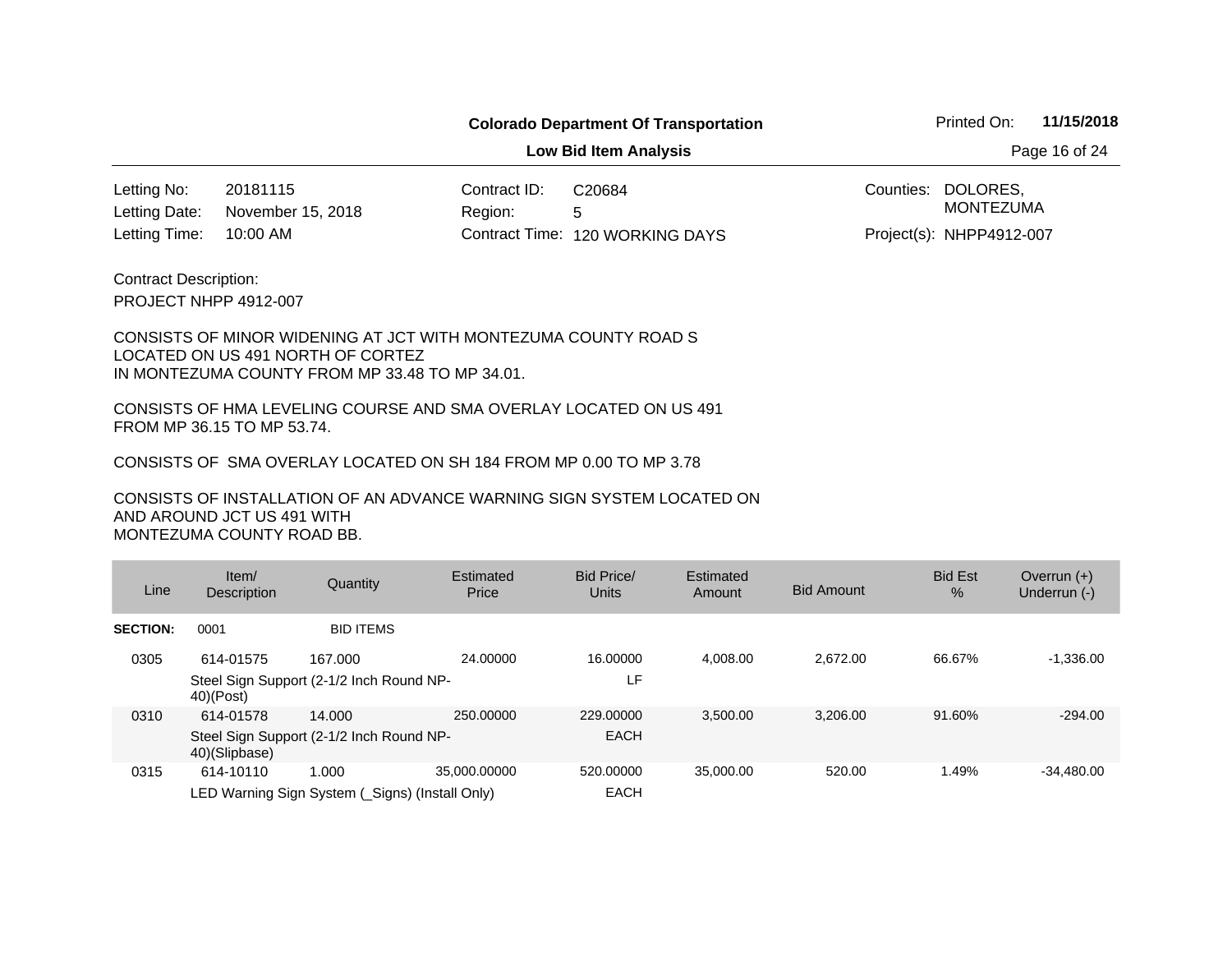**Low Bid Item Analysis Page 17 of 24** 

20181115 Contract ID: 10:00 AM November 15, 2018 Letting No: Letting Date:

Region: 5 120 WORKING DAYS Letting Time: Contract Time:C20684

Counties: DOLORES, MONTEZUMA

Project(s): NHPP4912-007

PROJECT NHPP 4912-007 Contract Description:

#### CONSISTS OF MINOR WIDENING AT JCT WITH MONTEZUMA COUNTY ROAD S LOCATED ON US 491 NORTH OF CORTEZ IN MONTEZUMA COUNTY FROM MP 33.48 TO MP 34.01.

CONSISTS OF HMA LEVELING COURSE AND SMA OVERLAY LOCATED ON US 491 FROM MP 36.15 TO MP 53.74.

CONSISTS OF SMA OVERLAY LOCATED ON SH 184 FROM MP 0.00 TO MP 3.78

CONSISTS OF INSTALLATION OF AN ADVANCE WARNING SIGN SYSTEM LOCATED ON AND AROUND JCT US 491 WITH MONTEZUMA COUNTY ROAD BB.

| Line            | Item/<br><b>Description</b> | Quantity                                           | Estimated<br>Price | Bid Price/<br><b>Units</b> | Estimated<br>Amount | <b>Bid Amount</b> | <b>Bid Est</b><br>$\%$ | Overrun $(+)$<br>Underrun (-) |
|-----------------|-----------------------------|----------------------------------------------------|--------------------|----------------------------|---------------------|-------------------|------------------------|-------------------------------|
| <b>SECTION:</b> | 0001                        | <b>BID ITEMS</b>                                   |                    |                            |                     |                   |                        |                               |
| 0320            | 614-72873                   | 148.000                                            | 10.00000           | 22,00000                   | 1,480.00            | 3,256.00          | 220.00%                | 1,776.00                      |
|                 |                             | Loop Detector Wire Prefabricated (Install Only)    |                    | LF                         |                     |                   |                        |                               |
| 0325            | 614-80385                   | 79.369.000                                         | 0.40000            | 0.09000                    | 31.747.60           | 7.143.21          | 22.50%                 | $-24.604.39$                  |
|                 | <b>Rumble Strip</b>         |                                                    |                    | LF                         |                     |                   |                        |                               |
| 0330            | 614-84455                   | 6.000                                              | 1.500.00000        | 100.00000                  | 9,000.00            | 600.00            | 6.67%                  | $-8,400.00$                   |
|                 | Aluminum)                   | Traffic Signal Pedestal Pole (Install Only) (20 FT |                    | <b>EACH</b>                |                     |                   |                        |                               |
| 0335            | 620-00002                   | 1.000                                              | 20,000.00000       | 26,608.32000               | 20,000.00           | 26,608.32         | 133.04%                | 6,608.32                      |
|                 | Field Office (Class 2)      |                                                    |                    | <b>EACH</b>                |                     |                   |                        |                               |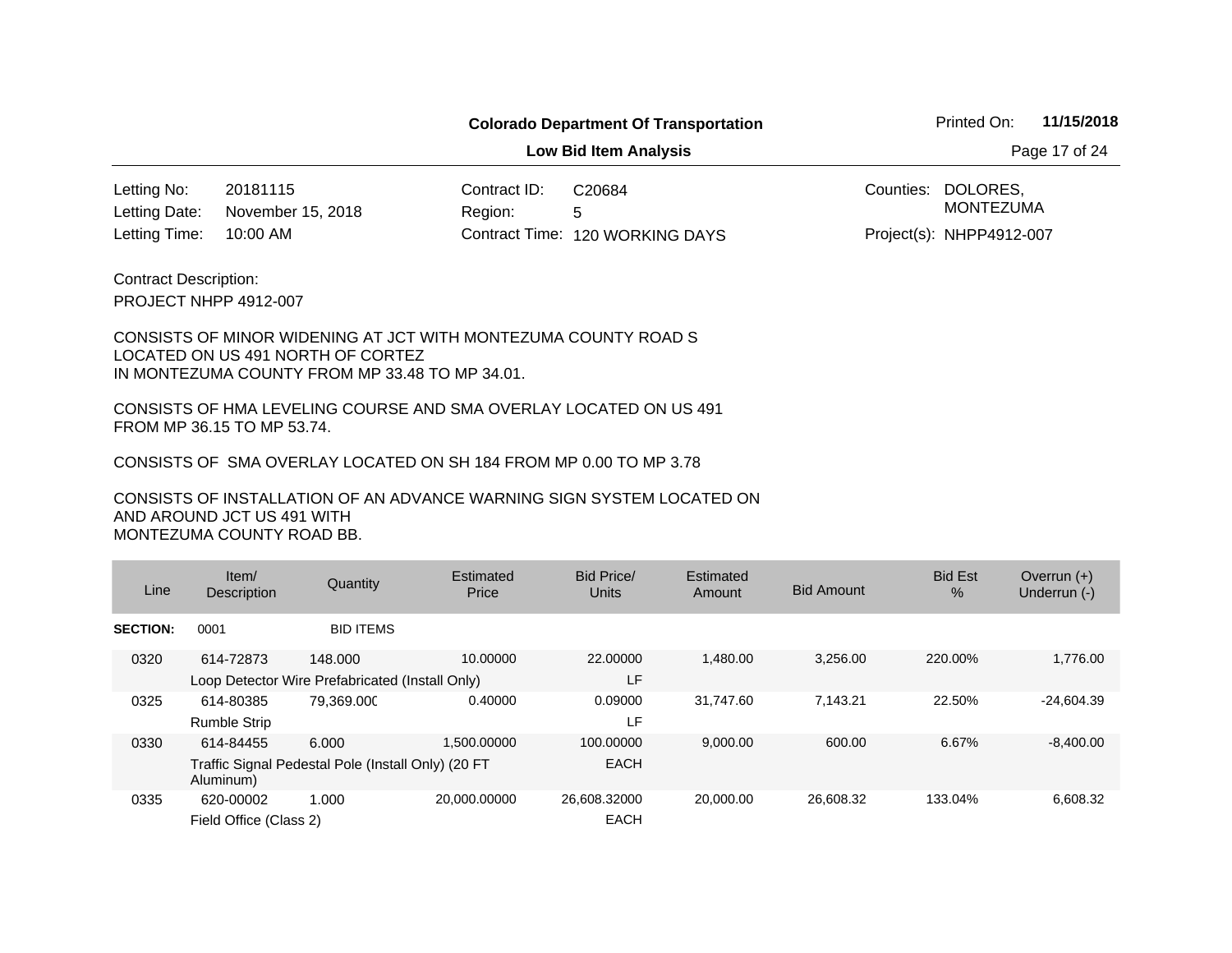**Low Bid Item Analysis Page 18 of 24** 

20181115 Contract ID: 10:00 AM November 15, 2018 Letting No: Letting Date:

Region: 5 120 WORKING DAYS Letting Time: Contract Time:C20684

Counties: DOLORES, Project(s): NHPP4912-007 MONTEZUMA

PROJECT NHPP 4912-007 Contract Description:

#### CONSISTS OF MINOR WIDENING AT JCT WITH MONTEZUMA COUNTY ROAD S LOCATED ON US 491 NORTH OF CORTEZ IN MONTEZUMA COUNTY FROM MP 33.48 TO MP 34.01.

CONSISTS OF HMA LEVELING COURSE AND SMA OVERLAY LOCATED ON US 491 FROM MP 36.15 TO MP 53.74.

CONSISTS OF SMA OVERLAY LOCATED ON SH 184 FROM MP 0.00 TO MP 3.78

| Line            | Item $/$<br>Description                    | Quantity                                        | Estimated<br>Price | Bid Price/<br><b>Units</b> | Estimated<br>Amount | <b>Bid Amount</b> | <b>Bid Est</b><br>% | Overrun $(+)$<br>Underrun (-) |
|-----------------|--------------------------------------------|-------------------------------------------------|--------------------|----------------------------|---------------------|-------------------|---------------------|-------------------------------|
| <b>SECTION:</b> | 0001                                       | <b>BID ITEMS</b>                                |                    |                            |                     |                   |                     |                               |
| 0340            | 620-00020<br><b>Sanitary Facility</b>      | 1.000                                           | 3,000.00000        | 4,000.00000<br><b>EACH</b> | 3,000.00            | 4.000.00          | 133.33%             | 1,000.00                      |
| 0345            | 625-00000<br><b>Construction Surveying</b> | 1.000                                           | 80,000.00000       | 30,672.00000<br>L S        | 80,000.00           | 30.672.00         | 38.34%              | $-49,328.00$                  |
| 0350            | 626-00000<br>Mobilization                  | 1.000                                           | 750,000.00000      | 657,805.38000<br>L S       | 750,000,00          | 657,805.38        | 87.71%              | $-92,194.62$                  |
| 0355            | 626-01103                                  | 1.000<br>Public Information Services (Tier III) | 8.000.00000        | 3.600.00000<br>L S         | 8.000.00            | 3,600.00          | 45.00%              | $-4,400.00$                   |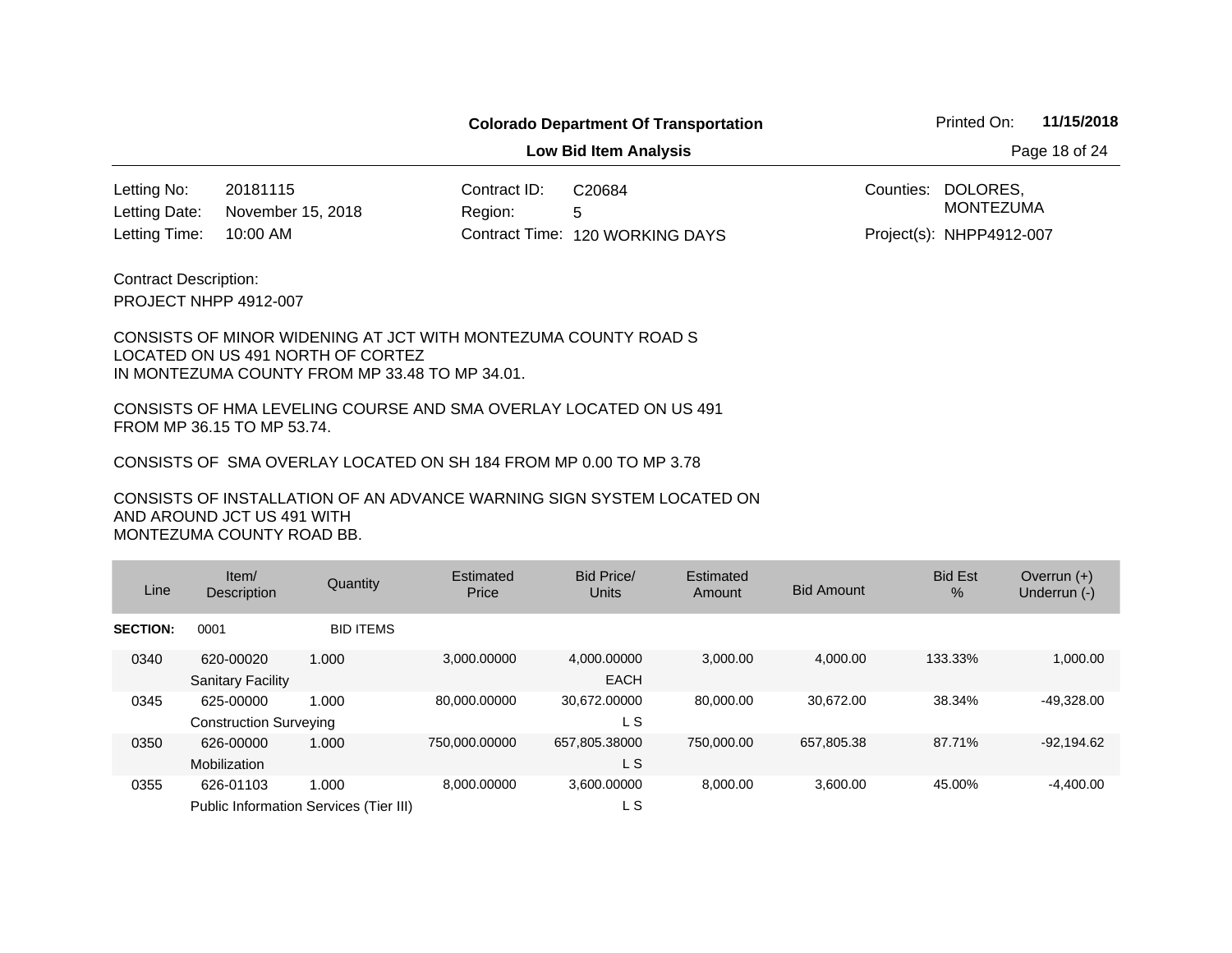**Low Bid Item Analysis Page 19 of 24** 

20181115 Contract ID: 10:00 AM November 15, 2018 Letting No: Letting Date:

Region: 5 120 WORKING DAYS Letting Time: Contract Time:C20684

Counties: DOLORES, Project(s): NHPP4912-007 MONTEZUMA

PROJECT NHPP 4912-007 Contract Description:

#### CONSISTS OF MINOR WIDENING AT JCT WITH MONTEZUMA COUNTY ROAD S LOCATED ON US 491 NORTH OF CORTEZ IN MONTEZUMA COUNTY FROM MP 33.48 TO MP 34.01.

CONSISTS OF HMA LEVELING COURSE AND SMA OVERLAY LOCATED ON US 491 FROM MP 36.15 TO MP 53.74.

CONSISTS OF SMA OVERLAY LOCATED ON SH 184 FROM MP 0.00 TO MP 3.78

| Line            | Item/<br>Description   | Quantity                                 | Estimated<br>Price | Bid Price/<br>Units | Estimated<br>Amount | <b>Bid Amount</b> | <b>Bid Est</b><br>$\%$ | Overrun $(+)$<br>Underrun (-) |
|-----------------|------------------------|------------------------------------------|--------------------|---------------------|---------------------|-------------------|------------------------|-------------------------------|
| <b>SECTION:</b> | 0001                   | <b>BID ITEMS</b>                         |                    |                     |                     |                   |                        |                               |
| 0360            | 627-00013              | 2.500.000                                | 40.00000           | 17.33000            | 100.000.00          | 43.325.00         | 43.33%                 | $-56,675.00$                  |
|                 |                        | Pavement Marking Paint (High Build)      |                    | GAL                 |                     |                   |                        |                               |
| 0365            | 627-00013              | 5.400.000                                | 40.00000           | 17.33000            | 216,000,00          | 93.582.00         | 43.33%                 | $-122.418.00$                 |
|                 | (Temporary)            | Pavement Marking Paint (High Build)      |                    | GAL                 |                     |                   |                        |                               |
| 0370            | 627-30405              | 3.102.000                                | 23.00000           | 7.00000             | 71.346.00           | 21.714.00         | 30.43%                 | $-49.632.00$                  |
|                 | (Word-Symbol) (Inlaid) | Preformed Thermoplastic Pavement Marking |                    | <b>SF</b>           |                     |                   |                        |                               |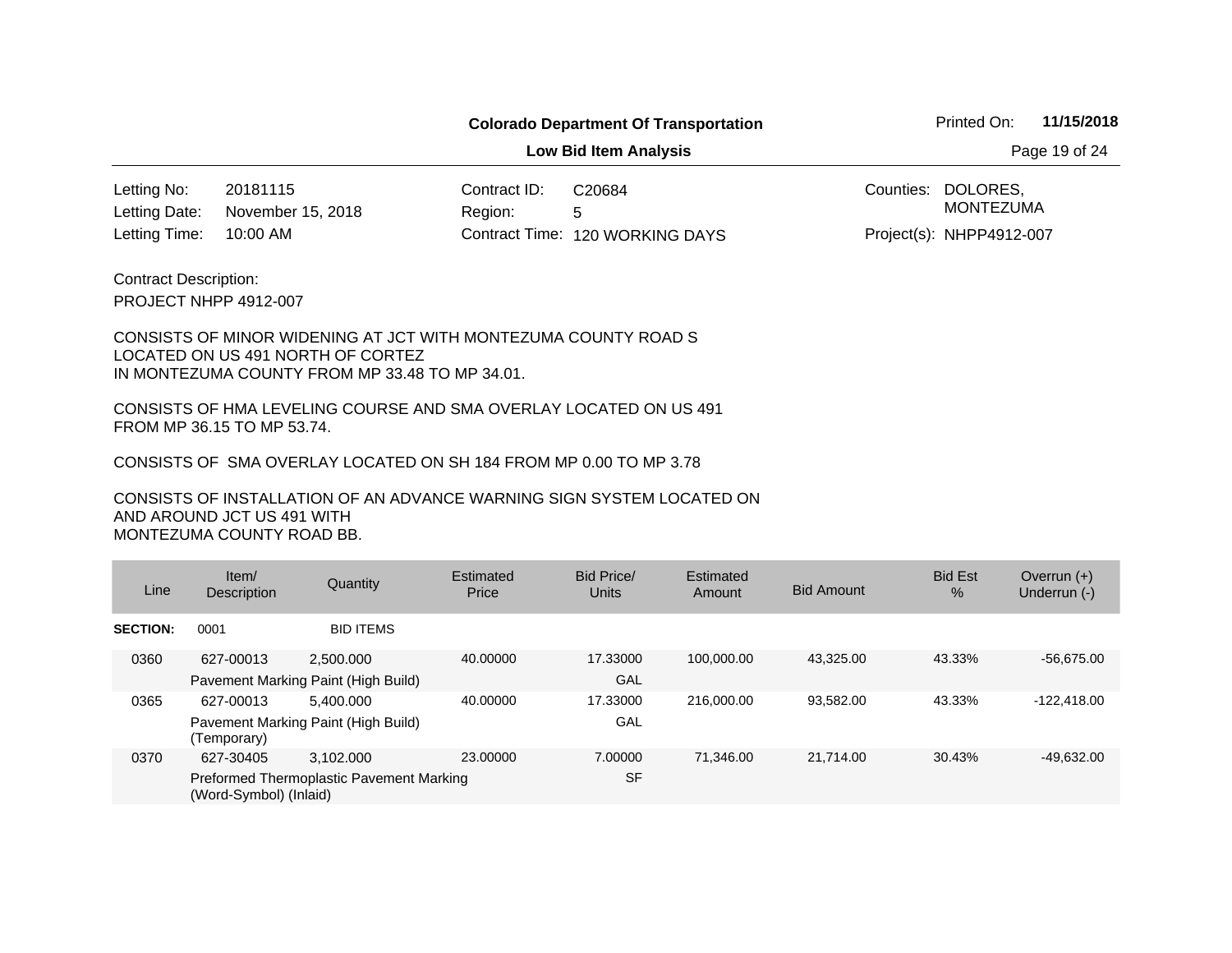**Low Bid Item Analysis Page 20 of 24** 

20181115 Contract ID: 10:00 AM November 15, 2018 Letting No: Letting Date:

Region: 5 120 WORKING DAYS Letting Time: Contract Time:C20684

Counties: DOLORES, MONTEZUMA

Project(s): NHPP4912-007

PROJECT NHPP 4912-007 Contract Description:

#### CONSISTS OF MINOR WIDENING AT JCT WITH MONTEZUMA COUNTY ROAD S LOCATED ON US 491 NORTH OF CORTEZ IN MONTEZUMA COUNTY FROM MP 33.48 TO MP 34.01.

CONSISTS OF HMA LEVELING COURSE AND SMA OVERLAY LOCATED ON US 491 FROM MP 36.15 TO MP 53.74.

CONSISTS OF SMA OVERLAY LOCATED ON SH 184 FROM MP 0.00 TO MP 3.78

| Line            | Item/<br>Description                                                   | Quantity         | Estimated<br>Price | <b>Bid Price/</b><br><b>Units</b> | Estimated<br>Amount | <b>Bid Amount</b> | <b>Bid Est</b><br>% | Overrun $(+)$<br>Underrun (-) |
|-----------------|------------------------------------------------------------------------|------------------|--------------------|-----------------------------------|---------------------|-------------------|---------------------|-------------------------------|
| <b>SECTION:</b> | 0001                                                                   | <b>BID ITEMS</b> |                    |                                   |                     |                   |                     |                               |
| 0375            | 627-30410                                                              | 620,000          | 18.00000           | 7.00000                           | 11.160.00           | 4,340.00          | 38.89%              | $-6,820.00$                   |
|                 | Preformed Thermoplastic Pavement Marking<br>(Xwalk-Stop Line) (Inlaid) |                  |                    | <b>SF</b>                         |                     |                   |                     |                               |
| 0380            | 630-00000                                                              | 7.500.000        | 24.00000           | 22,00000                          | 180,000.00          | 165,000.00        | 91.67%              | $-15,000.00$                  |
|                 | Flagging                                                               |                  |                    | <b>HOUR</b>                       |                     |                   |                     |                               |
| 0385            | 630-00001                                                              | 1.000.000        | 35.00000           | 40.00000                          | 35,000,00           | 40.000.00         | 114.29%             | 5,000.00                      |
|                 | <b>Pilot Car Operation</b>                                             |                  |                    | <b>HOUR</b>                       |                     |                   |                     |                               |
| 0390            | 630-00007                                                              | 44.000           | 130,00000          | 100.00000                         | 5.720.00            | 4,400.00          | 76.92%              | $-1,320.00$                   |
|                 | <b>Traffic Control Inspection</b>                                      |                  |                    | DAY                               |                     |                   |                     |                               |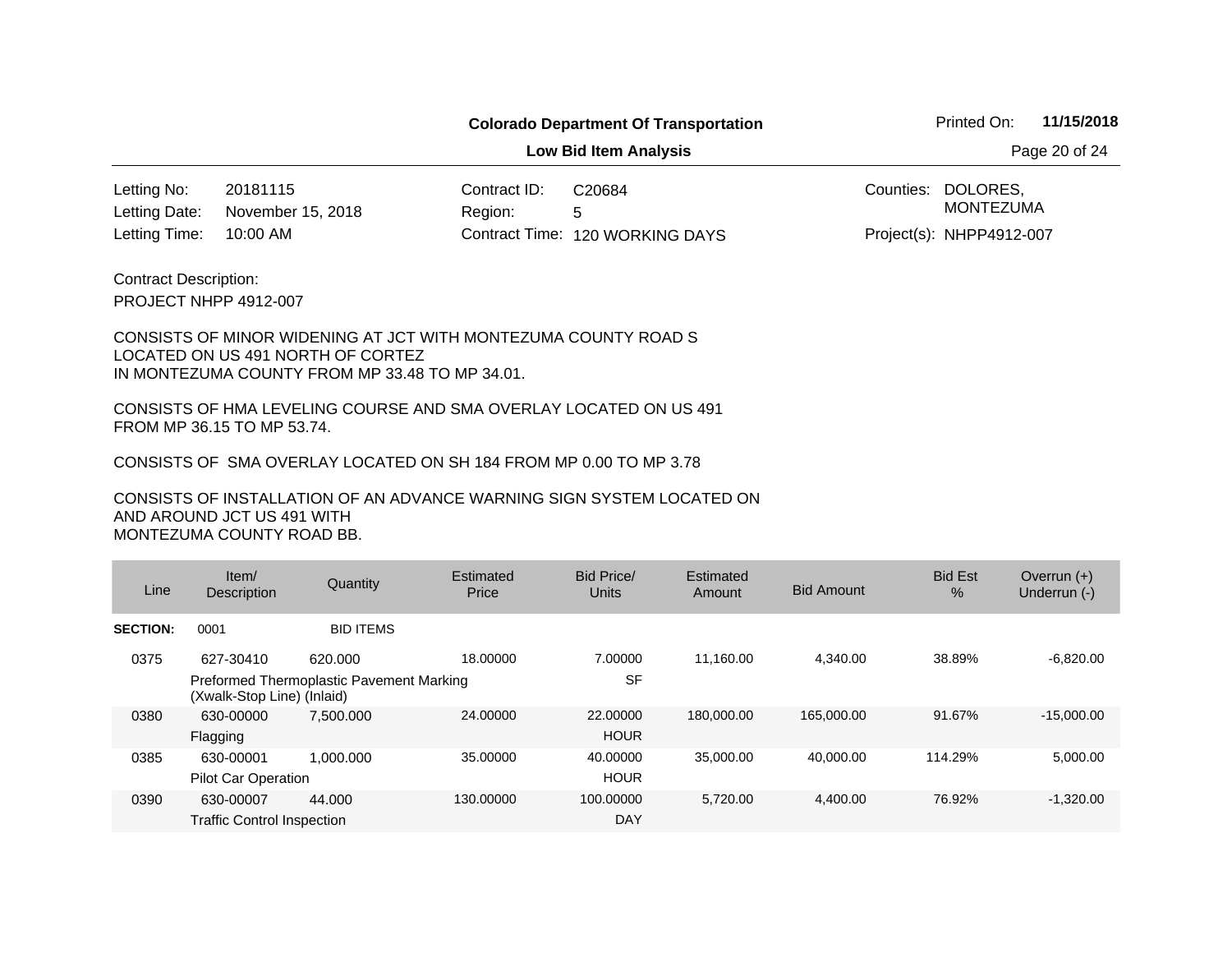**Low Bid Item Analysis Page 21 of 24** 

20181115 Contract ID: 10:00 AM November 15, 2018 Letting No: Letting Date:

Region: 5 120 WORKING DAYS Letting Time: Contract Time:C20684

Counties: DOLORES, Project(s): NHPP4912-007 MONTEZUMA

PROJECT NHPP 4912-007 Contract Description:

#### CONSISTS OF MINOR WIDENING AT JCT WITH MONTEZUMA COUNTY ROAD S LOCATED ON US 491 NORTH OF CORTEZ IN MONTEZUMA COUNTY FROM MP 33.48 TO MP 34.01.

CONSISTS OF HMA LEVELING COURSE AND SMA OVERLAY LOCATED ON US 491 FROM MP 36.15 TO MP 53.74.

CONSISTS OF SMA OVERLAY LOCATED ON SH 184 FROM MP 0.00 TO MP 3.78

| Line            | Item/<br>Description                           | Quantity                                             | Estimated<br>Price | Bid Price/<br><b>Units</b> | Estimated<br>Amount | <b>Bid Amount</b> | <b>Bid Est</b><br>$\%$ | Overrun $(+)$<br>Underrun (-) |
|-----------------|------------------------------------------------|------------------------------------------------------|--------------------|----------------------------|---------------------|-------------------|------------------------|-------------------------------|
| <b>SECTION:</b> | 0001                                           | <b>BID ITEMS</b>                                     |                    |                            |                     |                   |                        |                               |
| 0395            | 630-00012<br><b>Traffic Control Management</b> | 120.000                                              | 750,00000          | 725,00000<br>DAY           | 90.000.00           | 87.000.00         | 96.67%                 | $-3,000.00$                   |
| 0400            | 630-80341                                      | 39.000<br>Construction Traffic Sign (Panel Size A)   | 35,00000           | 35,00000<br><b>EACH</b>    | 1,365.00            | 1.365.00          | 100.00%                | 0.00                          |
| 0405            | 630-80342                                      | 132.000<br>Construction Traffic Sign (Panel Size B)  | 45.00000           | 35,00000<br><b>EACH</b>    | 5.940.00            | 4.620.00          | 77.78%                 | $-1,320.00$                   |
| 0410            | 630-80344                                      | 54.000<br><b>Construction Traffic Sign (Special)</b> | 20.00000           | 10.00000<br><b>SF</b>      | 1.080.00            | 540.00            | 50.00%                 | $-540.00$                     |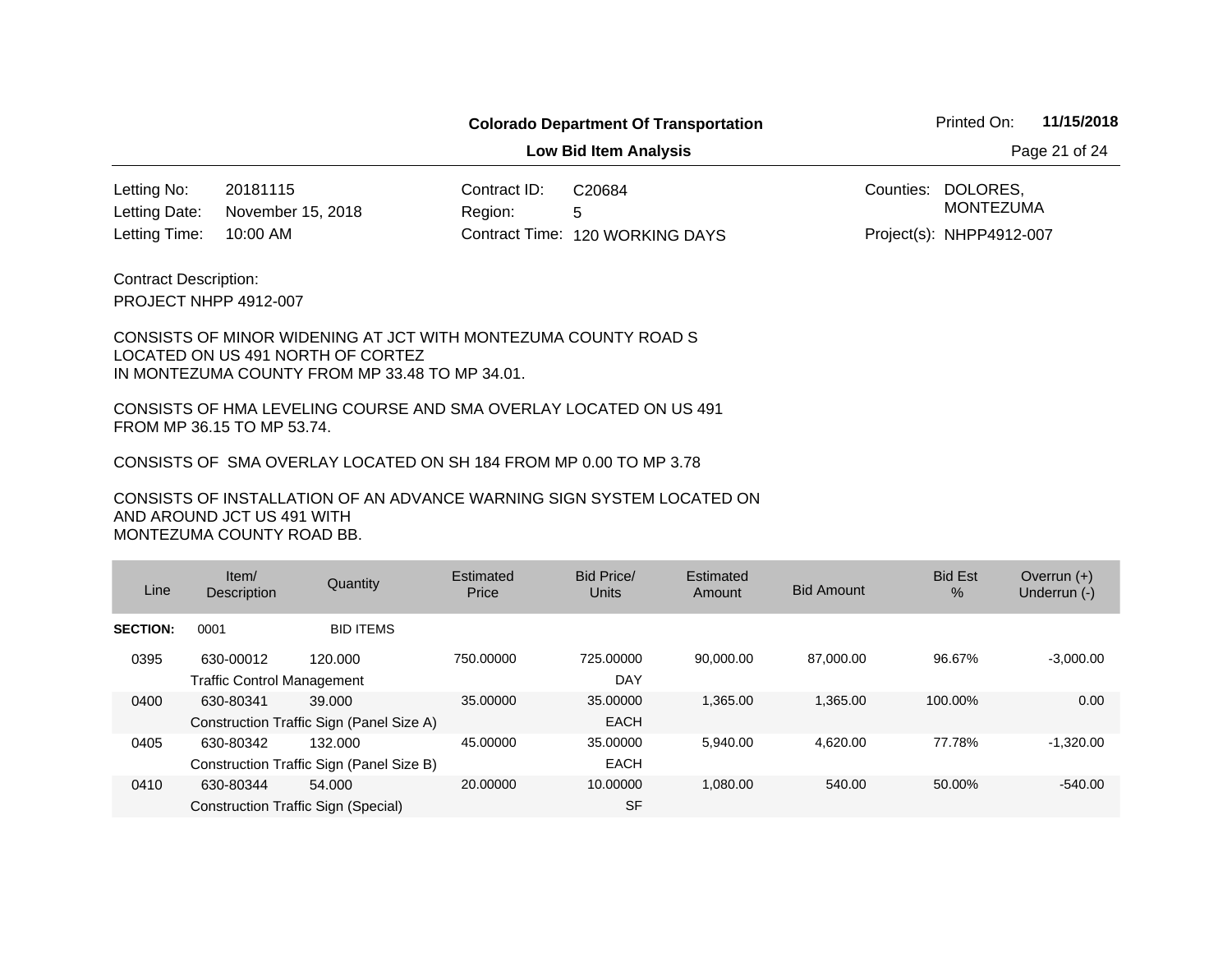**Low Bid Item Analysis Page 22 of 24** 

20181115 Contract ID: 10:00 AM 120 WORKING DAYS Letting Time: Contract Time:November 15, 2018 Letting No: Letting Date:

Region: 5 C20684

Counties: DOLORES, Project(s): NHPP4912-007 MONTEZUMA

PROJECT NHPP 4912-007 Contract Description:

#### CONSISTS OF MINOR WIDENING AT JCT WITH MONTEZUMA COUNTY ROAD S LOCATED ON US 491 NORTH OF CORTEZ IN MONTEZUMA COUNTY FROM MP 33.48 TO MP 34.01.

CONSISTS OF HMA LEVELING COURSE AND SMA OVERLAY LOCATED ON US 491 FROM MP 36.15 TO MP 53.74.

CONSISTS OF SMA OVERLAY LOCATED ON SH 184 FROM MP 0.00 TO MP 3.78

| Line            | Item/<br><b>Description</b>              | Quantity                                              | Estimated<br>Price | Bid Price/<br>Units        | Estimated<br>Amount | <b>Bid Amount</b> | <b>Bid Est</b><br>$\%$ | Overrun $(+)$<br>Underrun (-) |
|-----------------|------------------------------------------|-------------------------------------------------------|--------------------|----------------------------|---------------------|-------------------|------------------------|-------------------------------|
| <b>SECTION:</b> | 0001                                     | <b>BID ITEMS</b>                                      |                    |                            |                     |                   |                        |                               |
| 0415            | 630-80355<br>Portable Message Sign Panel | 5.000                                                 | 5.000.00000        | 3.000.00000<br><b>EACH</b> | 25,000,00           | 15,000.00         | 60.00%                 | $-10.000.00$                  |
| 0420            | 630-80357<br>Panel (B Type)              | 4.000<br>Advance Warning Flashing or Sequencing Arrow | 500.00000          | 750,00000<br><b>EACH</b>   | 2.000.00            | 3,000.00          | 150.00%                | 1,000.00                      |
| 0425            | 630-80360<br>Drum Channelizing Device    | 200.000                                               | 15.00000           | 25,00000<br><b>EACH</b>    | 3.000.00            | 5,000.00          | 166.67%                | 2,000.00                      |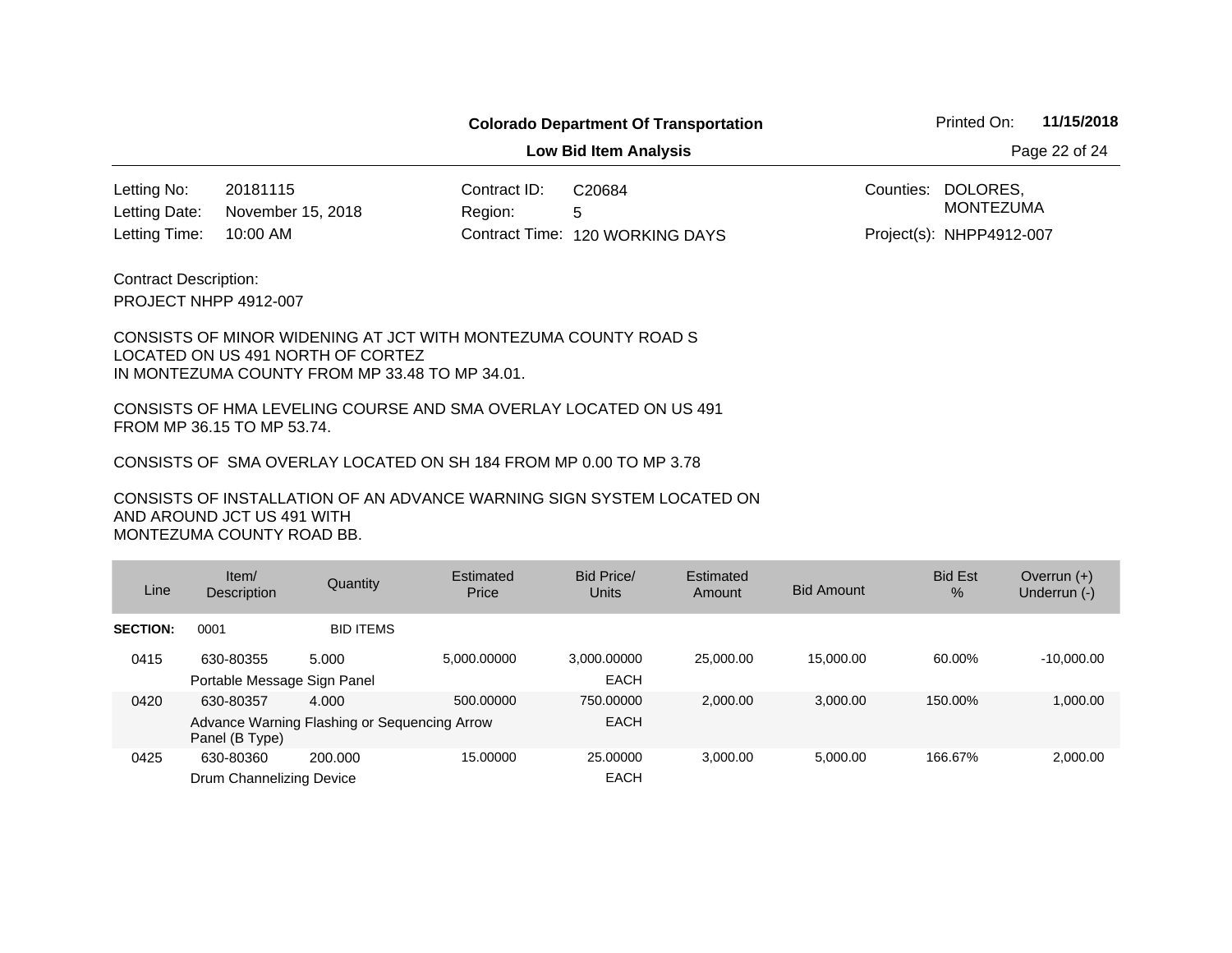**Low Bid Item Analysis Page 23 of 24** 

20181115 Contract ID: 10:00 AM November 15, 2018 Letting No: Letting Date:

Region: 5 120 WORKING DAYS Letting Time: Contract Time:C20684

Counties: DOLORES, MONTEZUMA

Project(s): NHPP4912-007

PROJECT NHPP 4912-007 Contract Description:

CONSISTS OF MINOR WIDENING AT JCT WITH MONTEZUMA COUNTY ROAD S LOCATED ON US 491 NORTH OF CORTEZ IN MONTEZUMA COUNTY FROM MP 33.48 TO MP 34.01.

CONSISTS OF HMA LEVELING COURSE AND SMA OVERLAY LOCATED ON US 491 FROM MP 36.15 TO MP 53.74.

CONSISTS OF SMA OVERLAY LOCATED ON SH 184 FROM MP 0.00 TO MP 3.78

| Line            | Item/<br>Description                      | Quantity                                        | Estimated<br>Price | <b>Bid Price/</b><br>Units | Estimated<br>Amount | <b>Bid Amount</b> | <b>Bid Est</b><br>$\frac{9}{6}$ | Overrun $(+)$<br>Underrun (-) |
|-----------------|-------------------------------------------|-------------------------------------------------|--------------------|----------------------------|---------------------|-------------------|---------------------------------|-------------------------------|
| <b>SECTION:</b> | 0001                                      | <b>BID ITEMS</b>                                |                    |                            |                     |                   |                                 |                               |
| 0430            | 630-80363<br>(Flashing)                   | 40,000<br>Drum Channelizing Device (With Light) | 20,00000           | 45.00000<br><b>EACH</b>    | 800.00              | 1.800.00          | 225.00%                         | 1,000.00                      |
| 0435            | 630-80380<br><b>Traffic Cone</b>          | 500,000                                         | 10.00000           | 4.00000<br><b>EACH</b>     | 5.000.00            | 2.000.00          | 40.00%                          | $-3.000.00$                   |
| 0440            | 630-80511<br>Mobile Pavement Marking Zone | 1.000                                           | 5.000.00000        | 6,500.00000<br>L S         | 5.000.00            | 6,500.00          | 130.00%                         | 1,500.00                      |
| Section 0001    | <b>Subtotal</b>                           |                                                 |                    |                            | \$11.712.327.60     | \$10,956,000.00   | 93.54%                          | -\$756.327.60                 |